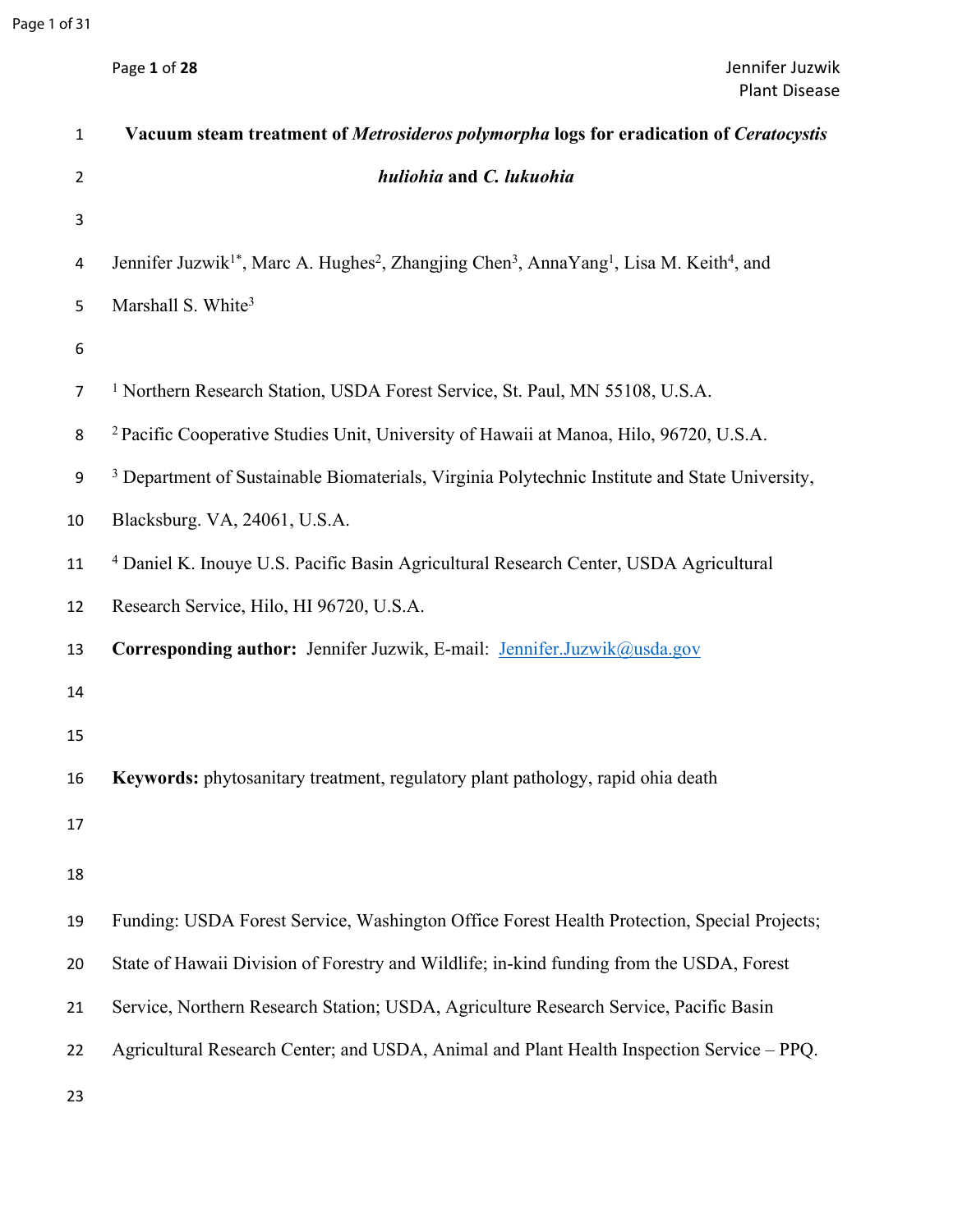Page 2 of 31

Page **2** of **28** Jennifer Juzwik Plant Disease

#### **Abstract:**

 A new and devastating disease, rapid ohia death (ROD), in Hawaii led to a state quarantine that regulates inter-island transport of ohia wood and plant material to prevent spread of the causal pathogens. Heat treatments of ohia logs in commercial trade were considered for phytosanitary treatment. Vacuum steam (VS) was evaluated for its ability to eradicate the pathogens, *Ceratocystis lukuohia* and/or *C. huliohia*, in main stem logs from ROD-affected forest trees. Replicate loads of three de-barked logs (24 to 43 cm diameter; 1.7 to 2.0 m long) were VS- treated at 56° C for 30 min (5 loads) or 60° C for 60 min (4 loads) at a sapwood depth equal to 70% of log radius. Percent isolation of *Ceratocystis* from VS and ambient temperature logs prior to treatment and summarized by source tree ranged from 12 to 66% and 6 to 31% based on carrot baiting assays of tissue taken from outer and inner sapwood, respectively. No viable *Ceratocystis* 35 was detected in either sapwood locations for the  $60^{\circ}$  C/60 min schedule or for the inner 36 locations for the 56 $\degree$  C/ 30 min schedule following treatment. Only one subsample (0.48%, n=208) of the latter schedule treatment yielded *Ceratocystis*. Time required for treatment ranged 38 from 7.4 to 15 h for the 56 $\degree$  C/ 30 min schedule and from 8.6 to 19.2 h for the 60 $\degree$  C/ 60 min schedule. These results demonstrate VS is an effective and efficient method for treating large diameter ohia logs that mill owners and regulatory plant pathologists may consider for use in Hawaii.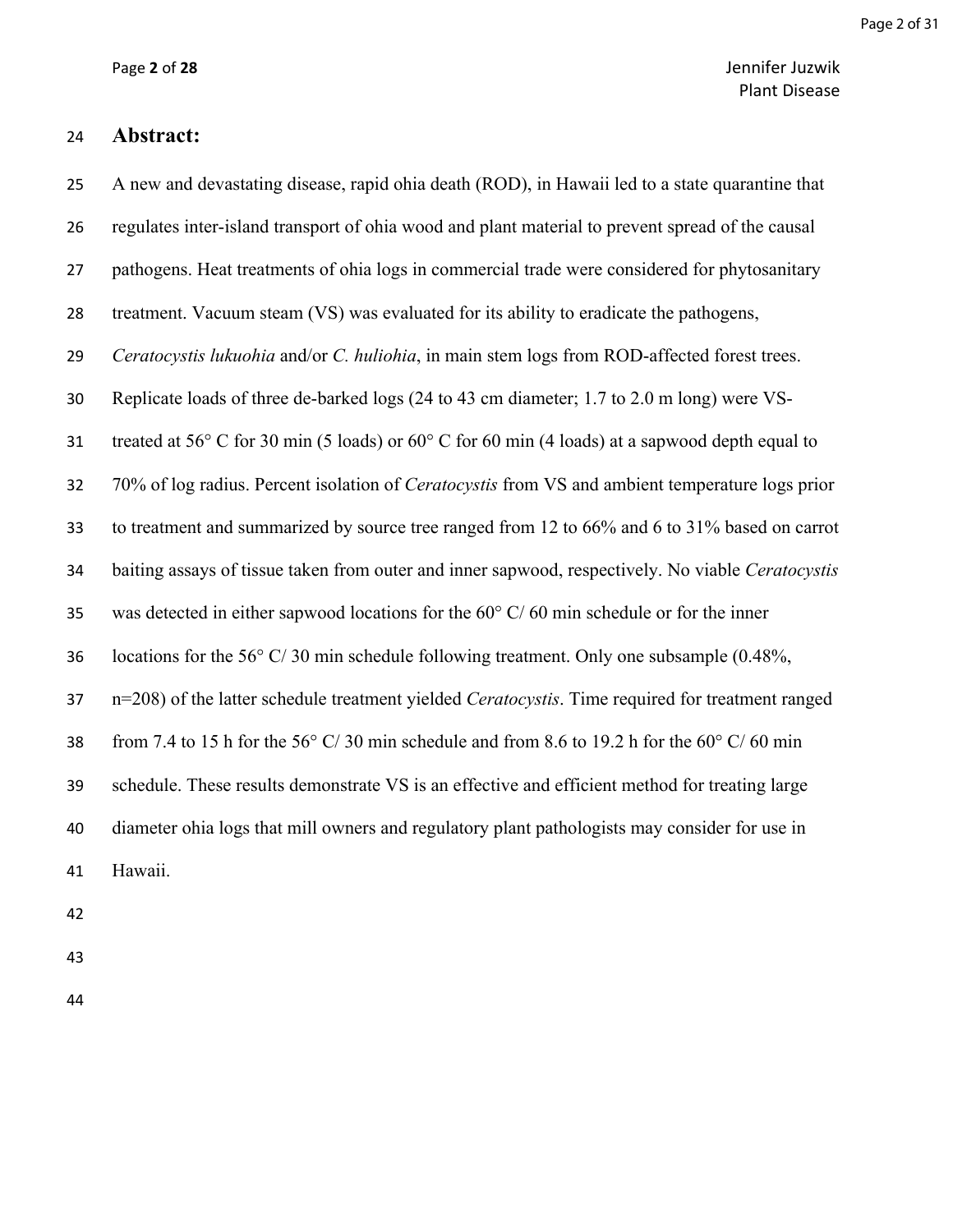An emerging disease, Rapid Ohia Death (ROD), threatens the health and survival of the keystone forest tree species *Metrosideros polymorpha* (ohia) in the Hawaiian archipelago (Mortenson et al. 2016). Following the first visual detections between 2009 and 2012 of what is now known as ROD, the putative causal agent was determined to be *Ceratocystis fimbriata* in 2014 (Keith et al. 2015). However, further morphological observations and fungal interfertility and phylogenetic analyses has led to the differentiation of two distinct pathogens: *Ceratocystis lukuohia* I. Barnes, T.C. Harr. & L.M. Keith and *C. huliohia* I. Barnes, T.C. Harr. & L.M. Keith (Barnes et al. 2018). The first causes a systemic vascular disease and is associated with a rapid wilt of the entire crown of an infected ohia (Hughes et al. 2020) while the second causes distinct, but often extensive, cankers (Juzwik et al. 2019a). Multiple cankers caused by the latter are also capable of causing tree death, albeit over a longer timeframe than the wilt pathogen. Currently, *C. lukuohia* is known to occur on Hawaii Island and Kauai, while *C. huliohia* has been confirmed on Maui and Oahu in addition to Hawaii Island and Kauai (College of Tropical Agriculture and Human Resources, University of Hawaii at Manoa, 2021). In an early attempt to prevent spread of the pathogens from Hawaii Island to the rest of the state, the Hawaii Department of Agriculture enacted quarantine regulations restricting inter-island movement of any ohia plant parts and soil associated with the plant species (Hawaii Department of Agriculture Amendment to chapter 4- 72, amendment §4-72-13). Off-island shipment of ohia logs has been permitted on a log-by-log basis since 2016 if a log was found to be free of ROD pathogen DNA based on qPCR assay (Heller and Keith 2018) of multiple samples taken along the length of the log. Besides its inability to distinguish between viable and non-viable pathogen propagules, this testing process is time-consuming and delays commercial log sales for the forest industry in Hawaii.

 Ohia logs (locally referred to as poles and posts) of diameters from 8 to 50 cm and of various lengths (usually ranging from 3 to 6 m) are purchased for such uses as decorative poles and beams, fences, rustic bridges, and building structural supports. Price per log is based on base diameter and log length, with costs increasing with size. Although prices vary, the larger logs command prices of thousands of dollars(USD) each. Logs are de-barked early in the production process and often sold "green" (i.e., with a high moisture content).

 Kiln-heating treatment at 56° C of prohibited wood materials was suggested as an eradicative treatment in the original quarantine; however, no certified heat treatment schedules were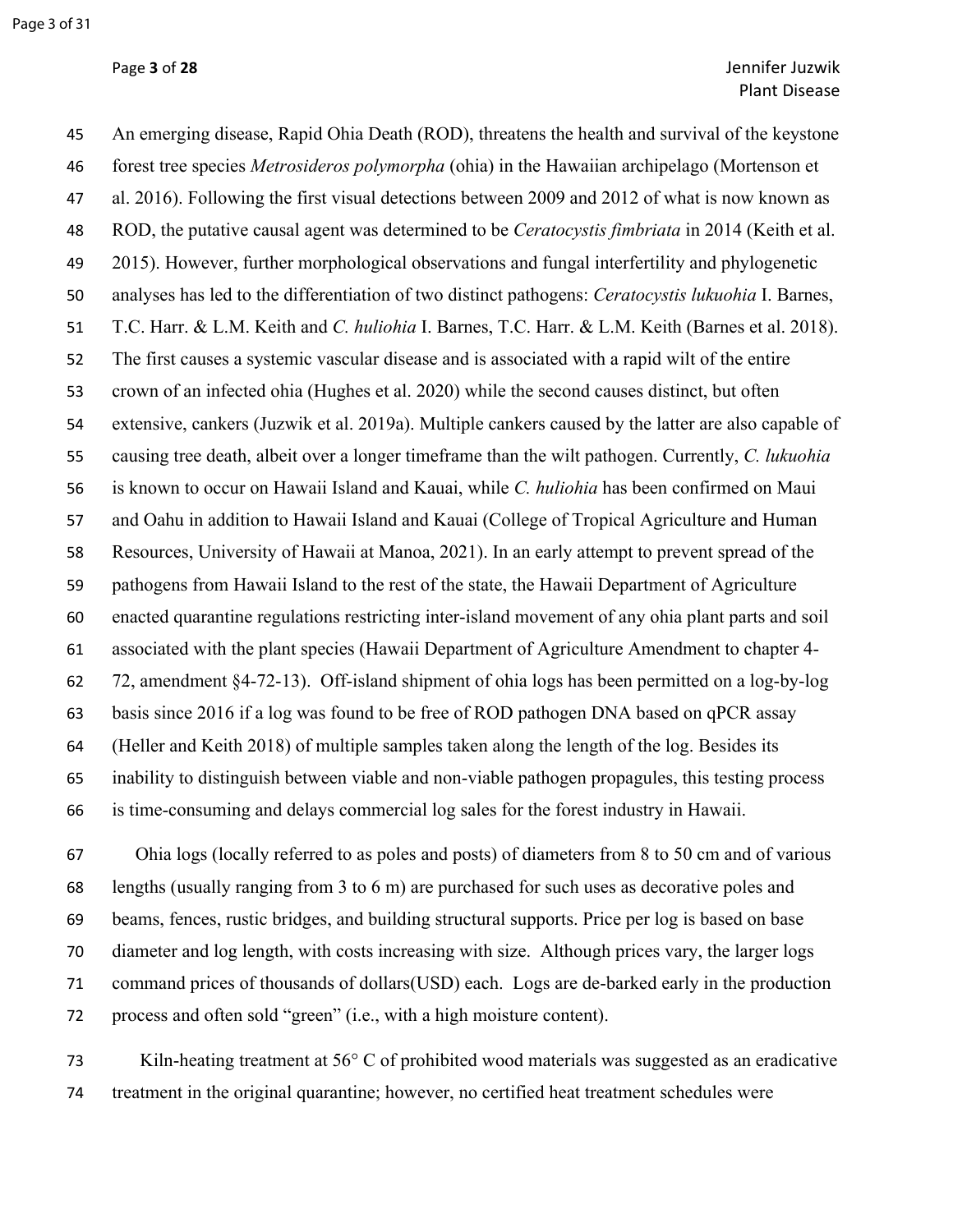## Page **4** of **28** Jennifer Juzwik Plant Disease

 available at the time. In response to the need, research efforts were initiated in 2017 to evaluate three different heat treatments and one chemical treatment potentially suitable for de-barked ohia logs. Because both ROD-associated *Ceratocystis* spp. colonize the xylem (Hughes et al. 2020; Juzwik et al. 2019a), depth of effective treatment was an important consideration. For mill owners in the state, cost of treatment and availability of equipment required for effective treatment are of concern. Chemical dip diffusion treatments were appealing because they are simple to apply, require minimal capital investment for mill owners, and are low in cost. However, incomplete eradication of *C. lukuohia* in the inner sapwood was found in log sections (9 to 17 dm diameter; 1.3 m long) immersed in a borate/quaternary ammonia solution with a 10- week diffusion period (Hughes et al. 2021).

85 Vacuum steam (VS) was recently evaluated for use with large diameter (41 to 61 cm), 1.9 m long logs cut from *Quercus rubra* trees that had recently wilted due to infection by *Bretziella fagacearum* (syn. *Ceratocystis fagacearum*), the oak wilt fungus. Two treatment schedules (60° C for 60 min. and 56° C for 30 min) were both found to eradicate living propagules of *B. fagacearum* from the sapwood; furthermore, DNA of the fungus was also degraded by the treatments (Juzwik et al. 2019b). Loads of three logs were tested in each trial. Between 6 and 10 hours were required to achieve the temperature / time specifications of the administered regime. A previously published study (Chen et al. 2017) found that the VS process had minimal deleterious effect on product (i.e., veneer) quality of five hardwood species tested. Because of similarities of *C. lukuohia*-caused wilt of ohia to *B. fagacearum*-caused wilt of oaks, VS holds promise for effective eradicative treatment of *Ceratocystis* species of ohia.

 Outdoor experiments using a portable VS system were undertaken to evaluate the ability of the VS process to kill the ROD pathogens in colonized, debarked logs obtained from naturally infected *M. polymorpha* of large diameters (24 to 43 cm). The specific objectives were to: 1) evaluate the ability of VS heat treatments to eradicate viable propagules of *C. lukuohia* and/or *C. huliohia* at two sapwood depths, 2) document the temperature profile of the treated logs over the time-course of the experiments, 3) document the energy and time required for treating each load, 4) monitor for any changes in log quality (before versus after treatment), and 5) evaluate potential for pathogen re-colonization of treated wood.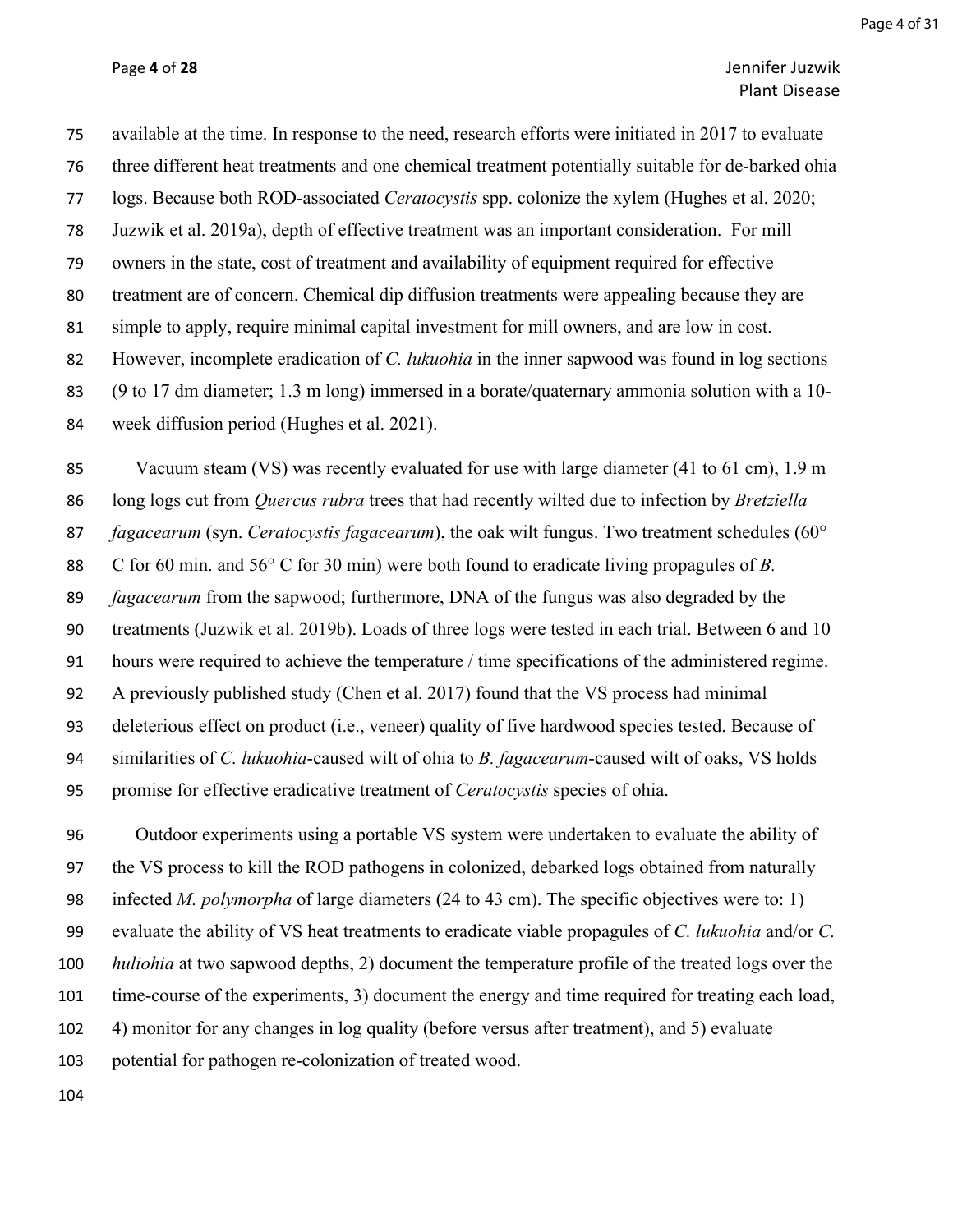Page 5 of 31

# **Materials and Methods**

 **Study trees.** Naturally infected, ROD-symptomatic ohia trees located on woodlands used for cattle-grazing in Waipunalei, North Hilo District at elevation 530 m, and a private ranch in the District of Kau (location withheld to protect identity of land owner) on Hawaii Island were selected as sources of study logs between March and September 2018. During the initial scouting for trees at Waipunalea in March 2018, the identified candidate trees were in the early stages of 111 crown wilt ( $\geq$  25% severity) (data not shown) and had progressed to a range of 30 to 100% by the time of their last rating date (Supplemental Table 1). Scouting for study trees at the Kau site was conducted in July and November 2018. The numbers of days from their last crown rating (80 to 100% severity) to time of log treatment ranged from 73 to 215. Presence of *C. lukuohia* and/or *C. huliohia* in the main stems were verified using drill-shaving samples from the xylem and subjected to qPCR assay per published protocols (Heller and Keith 2018). The Waipunalei site is on the island's north lower flank of Mauna Kea and receives 4311 mm of rain annually (Giambelluca, et al. 2013). In contrast, the Kau ranch site is on the island's south side and receives 1616 mm annual rainfall. Diameters of the selected ohia trees ranged from 33 to 64 cm at 1.4 m stem height (dbh) and 32 to 58 cm dbh at the Waipunalei and Kau ranch sites, respectively. Permission to harvest trees on each site were obtained from current landowner or land lease holder.

 Fifteen trees on the Waipunalei site that were determined to be positive for ROD *Ceratocystis* DNA using qPCR were felled in late December 2018. Twenty-nine candidate logs (2.1 m long) were cut from the main stems on site and the logs were transported to a University of Hawaii Manoa property in Hilo for temporary, outdoor storage. Five trees that tested positive for *Ceratocystis* spp. DNA on the Kau ranch site were felled in mid-January 2019, similar sized logs were removed from main stems, and 12 candidate logs transported to the same site in Hilo. Overall, 41 logs were obtained as candidates for treatment although not all were used in the trials.

 **Log preparation, measurements, and experimental design.** In late January 2019, the logs were moved to a treatment site at the USDA ARS PBARC facility in Hilo. There they were sorted into three treatments (two levels of VS and the ambient temperature control) loads with attempts made to select three logs of similar diameters that had originated from different trees for VS treatment. In addition, logs with obvious injury from the harvesting process or with pre-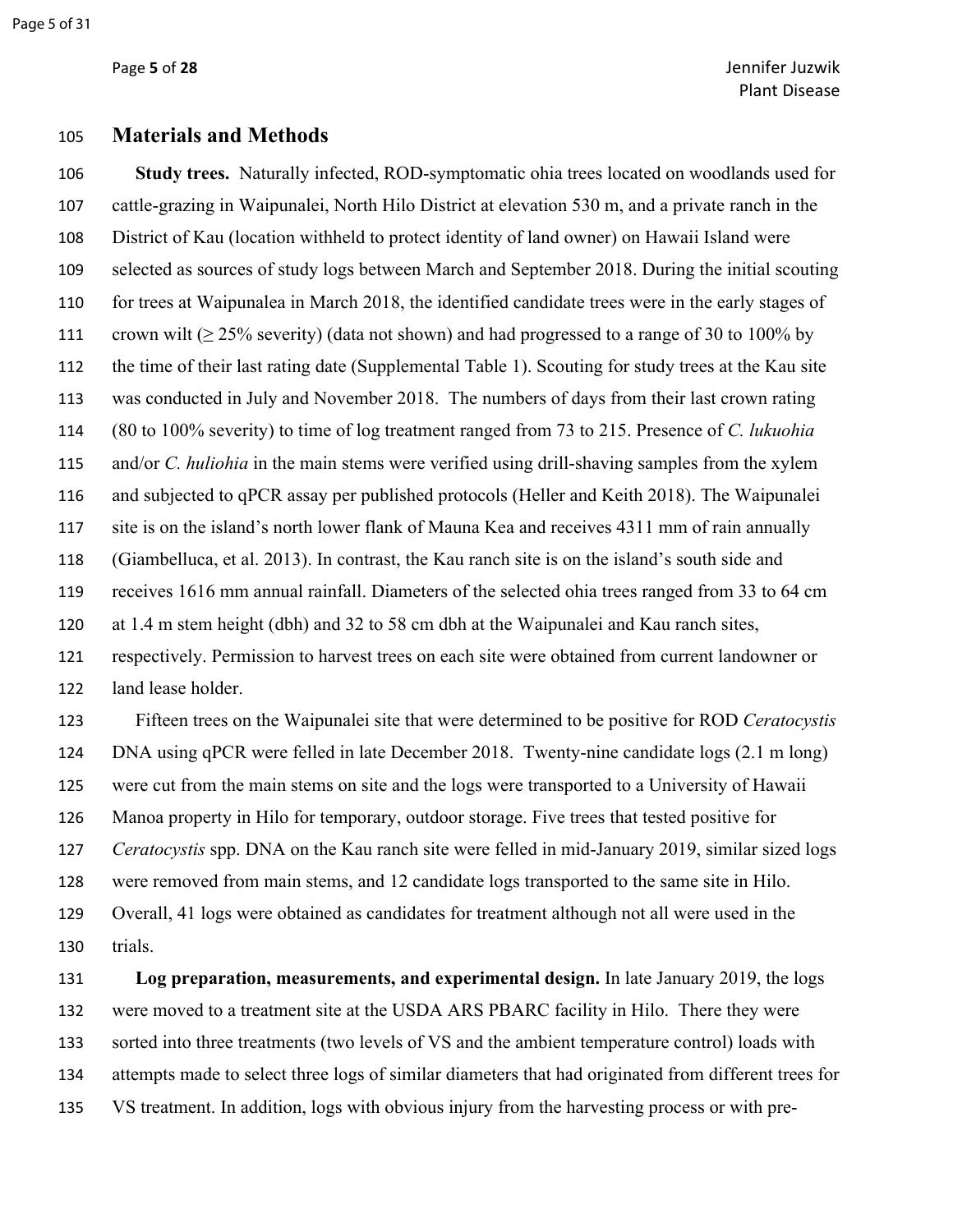#### Page **6** of **28** Jennifer Juzwik Plant Disease

 existing defects were excluded from use. Because commercial ohia logs are debarked prior to processing, the final selected logs were debarked using high pressure water and drawknives. A 28 cm long section was cut from the ends of each log, cut surfaces painted with liquid paraffin (Thompson's Water Seal, The Thompson's Company, Cleveland, OH), labeled, and stored at 5° C until further processed to obtain disks for pretreatment assay for viable *Ceratocystis*. In addition, for each log one cross-sectional disk (7.6 cm thick) was cut from the larger diameter end of the log, placed in a polybag, and used for pretreatment sapwood moisture content determination. The moisture content disks were processed as follows within one hour of collection. A pie-shaped section was cut from each disk, weighed (top-loading balance), placed 145 in a labeled paper bag, and left in a drying oven  $(103^{\circ} \text{ C})$  until constant weight was obtained. End diameters and final length of each prepared log were then measured and recorded. Liquid paraffin was painted onto ends of each log and allowed to dry. Weight of each log was obtained 148 immediately prior to treatment. Two heat treatment schedules (60 $\degree$  C / 60 min. and 56 $\degree$  C / 30 min.) were evaluated with four or five replicate chamber loads (tests) used per schedule. The unequal numbers of replicates were due to unexpected failure of the diesel generator during the last 60° C / 60 min test. Four logs were left untreated to determine whether ambient outdoor conditions reduced fungal viability over the time-course of a trial. For a control trial (2 logs per ambient temperature trial), pre-treatment samples were taken as previously described, logs stored under shade, and post-treatment samples removed 24 hours later.

 **Obtaining sample disks for fungal assay.** Disks (7 to 8 cm thick) for pretreatment fungal assays were obtained using a bandsaw. The end sections obtained from each log were placed in a jig and cross-sectional cuts made using a bi-metal blade on a large bandsaw (Model JWBS-18-3 18" Bandsaw, 3 HP, JET Tools, Inc., La Vergne, TN). All sawdust was removed from the equipment and floor between processing of each log section. In addition, the blade, jig and cutting surface was sterilized with 70% ethanol in between sections to minimize fungal contamination between sampled disks. The disks were labeled, placed in polybags, and stored at 5° C until further processed.

 Similar methods were used to obtain sample disks from post-treatment VS and control logs. End sections (28 cm long) were obtained from treated logs after they had cooled to a safe handling temperature following their removal from the VS chamber. Sample disks for fungal assay were obtained and stored until further processed as previously described. In addition, one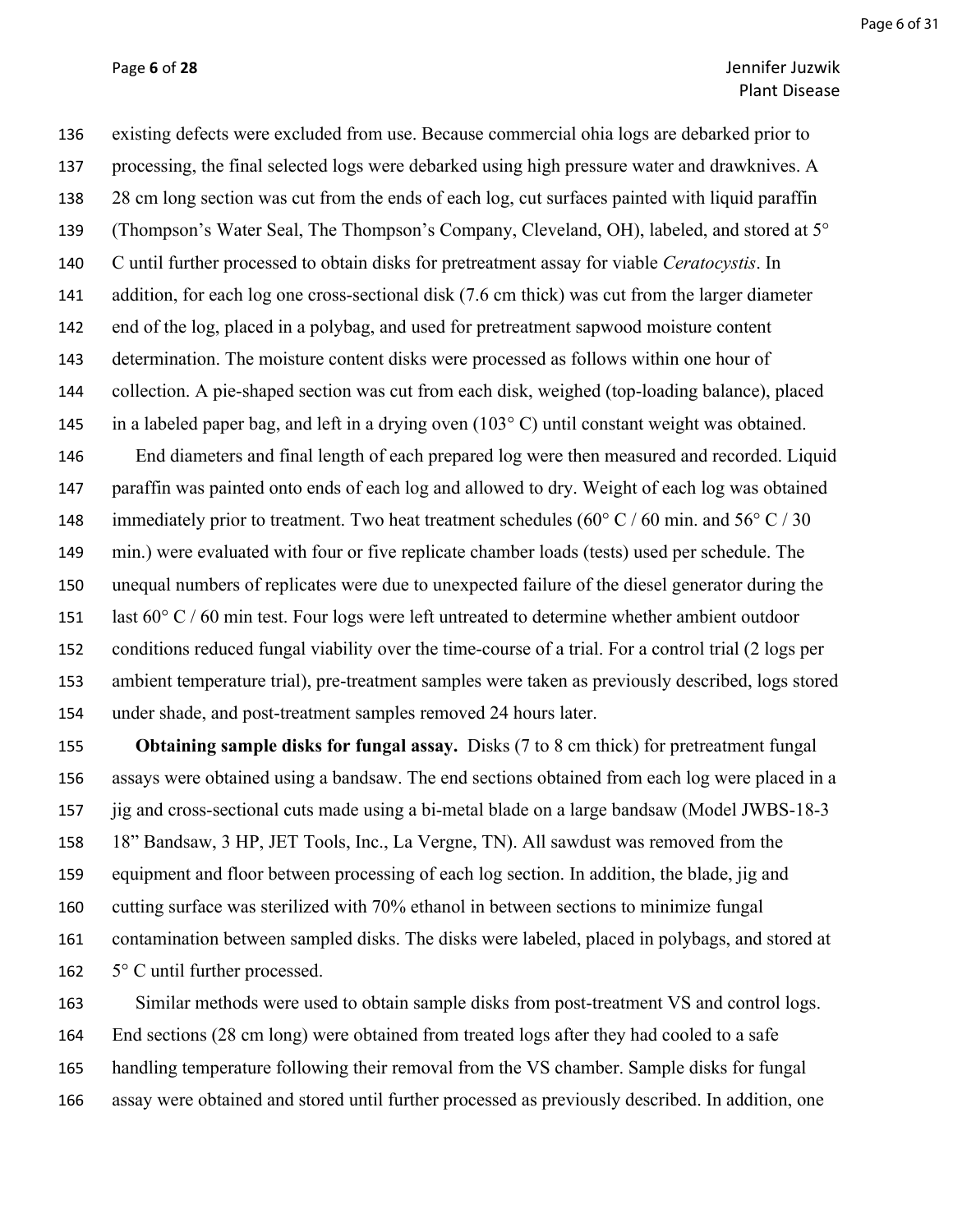disk (7.6 cm thick) was obtained from each posttreatment log for moisture content determination using the previously described methods.

 **Fungal assays.** To further minimize the possibility of contamination between pre-VS treatment (or control disks) and the post-VS-treatment disks, all posttreatment disk subsamples were prepared and assayed first. Using a circular template, lines delineating sixteen pie-shaped sections were drawn on each disk. Using the bandsaw, cuts were made along each line from the perimeter to approximately 5 or to 8 cm inward toward the geometric center of a disk. The disk was then stored in a polybag at 5° C and taken to the pathology laboratory for assay. Carrot- baiting (Moller and DeVay1968) was used to estimate frequencies of viable *Ceratocystis* presence in alternating outer (1 to 3 cm deep) and inner (4 to 6 cm deep) sapwood locations of each disk. A 2 cm wide sterile chisel was used to cut thin wafers of wood at each depth/location. Two or three wafers were misted with sterile water if they appeared dry, placed between two carrot disks (0.5 to 1.0 cm thick), bound together with a strip of laboratory film, placed in a 180 polybag, and incubated at ambient temperature  $(\sim 24^{\circ} \text{ C})$  and lighting conditions for up to 30 days. Baits were considered positive for either *Ceratocystis* species if sexual fruiting bodies (perithecia) were visible on the wood tissue or surface of a carrot disk. If only greyish mycelia and/or immature perithecia were observed, a portion of the colonized carrot piece was placed in a sterile microcentrifuge tube for DNA extraction and subjected to qPCR assay (Heller and Keith 2018). In addition, a small subsample of carrot baits (based on stratified random sampling) also was subjected to qPCR to identify *Ceratocystis* species present.

 **Log temperature and energy use monitoring.** After individuals of a three-log-load were weighed and placed on a wood pallet for insertion into the vacuum chamber, Omega K type 189 thermocouple wires (TT-K-24; 260 $^{\circ}$  C max) were inserted into predrilled holes located at  $\frac{1}{4}$ ,  $\frac{1}{2}$  and ¾ along the length of each log (Supplemental Figure 1). The holes were drilled to a depth of 70% of the log radius at each point. In addition, one hole was drilled to the geometric center of the log at its mid-point and one thermocouple was affixed to the log surface at the mid-point. A final thermocouple was inserted into one end of the log to a depth equal to 70% of the log radius for the end probed. After a thermocouple wire was inserted to the bottom of a hole, the hole was plugged with pliable epoxy resin (plumber's putty) to block steam from entering it. The temperature probe wires were then connected to the data acquisition system to allow for the continuous recording of data. Voltage and current of each phase were measured every minute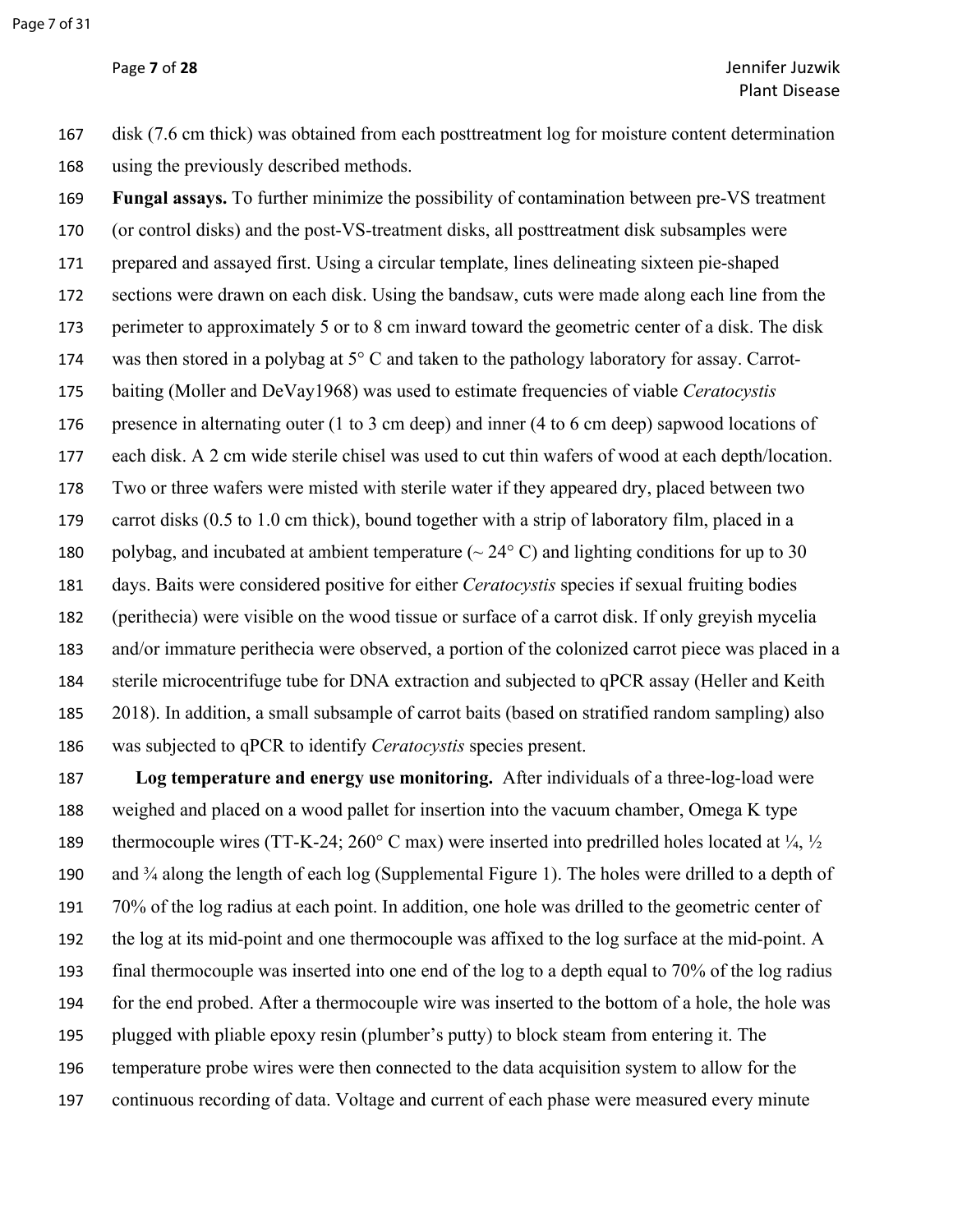Page **8** of **28** Jennifer Juzwik Plant Disease

 during each trial using an energy meter (ELITEpro XC, Dent Instrument, Bend, OR) and data retrieved using Elog software (Dent Instrument). The kilowatt hours (kWh) were calculated by multiplying voltage x current. The measured wattages were recorded and converted to kWh per kg of wood treated (kWh/kg).

 **Vacuum steam treatment.** The portable VS unit includes an electric steam generator with a 100kW boiler (Reimers Electra Steam Inc., Model RX100C3F, Clear Brook, VA), a 5 hp dry screw vacuum pump (Busch LLC, Virginia Beach, VA), and a custom-built vacuum chamber (1.5 x 1.5 x 3.0 m capacity) (Vacutherm Inc., Warren, VT). The unit was secured in position in the back portion of a 6.5 m long enclosed trailer (see White et al. 2017). The thermocouple wires exited a side wall of the chamber in a narrow port that was sealed and the wires connected to a computer equipped with data acquisition software (LabVIEW, National Instruments Corp., Austin, TX) that allowed for real-time monitoring of temperatures. Once a test load was inserted into the chamber and the door sealed, the vacuum treatment was initiated. After a vacuum of 100 211 mm Hg was reached, saturated steam (85°C) was introduced to the chamber until the chamber reached 85° C. This chamber temperature was maintained throughout the treatment cycle. Vacuum level varied between 400- and 600-mm Hg during treatment, depending on the duration of the treatment cycles. Temperatures of the targeted log locations and of the ambient chamber were monitored throughout the course of each trial until the target temperature was reached for all the probes inserted at 70% of each log's radius depth. The trials were then stopped when the 217 prescribed temperature (either  $56^{\circ}$  C or  $60^{\circ}$  C) was achieved at the target depth. The steam was then shutoff and the target temperature held for the prescribed time (30 min for 56° C or 60 min 219 for  $60^{\circ}$  C). At the end of the specified time, the remaining vacuum was released, and the chamber doors opened to allow for evacuation of the steam and condensate.

 **Log quality assessment.** Visual observations for each log were recorded in writing and with photographs to document the effects of treatment on log color and structural degradation, such as end-checking and splitting.

 **Fungal inoculation and colonization of post-treatment logs.** To assess if VS-treated wood was vulnerable to re-colonization by *C. lukuohia* and *C. huliohia*, logs were exposed to the fungi in a post-VS treatment artificial assay. Fungal isolates of *C. lukuohia* (14-1-1) and *C. huliohia* (16-8) were grown on 10% V8 media for seven days, plates flooded with sterile water and propagules collected into beakers. Sterile filter paper disks (Whatman no.1, 42.5 mm diameter)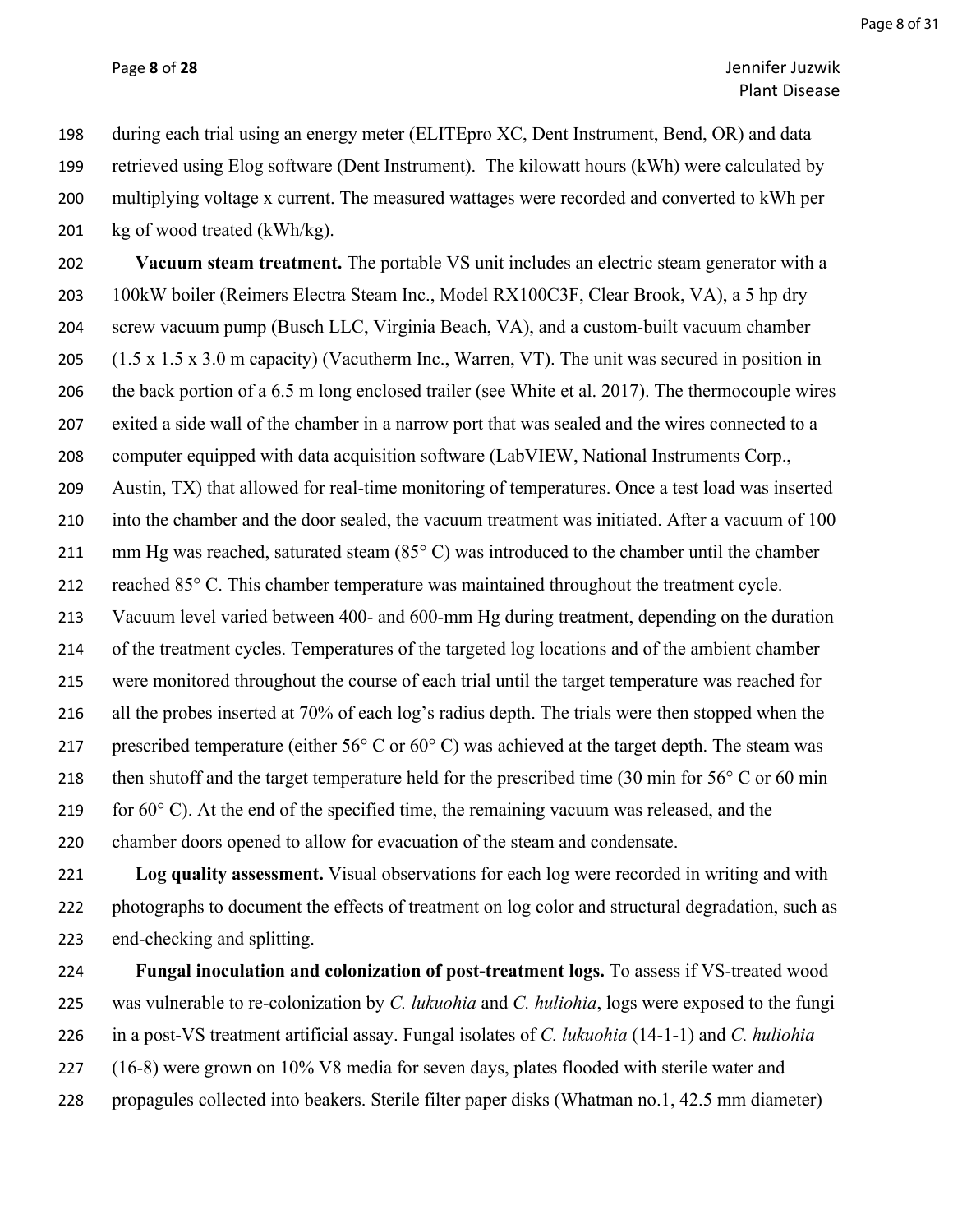were soaked in the fungal suspension for 1 minute, laid onto agar media and incubated for six days at 25° C until fully colonized (Keith et al. 2015).

 Four VS-treated logs from each treatment schedule (30 min for 56° C; 60 min for 60° C) were randomly selected two weeks after VS treatment. Each filter paper inoculation site (8 x 8 cm square) was prepared by having the outermost layer of wood (1-2 mm) removed by a sterile drawknife blade and cut surface sprayed with sterile water to re-hydrate the site. Per each log, a single *C. lukuohia*, *C. huliohia* and water-soaked (negative control) filter paper disk was stapled onto the freshly-prepared wood surface, re-sprayed with water and allowed to incubate outdoors with sun and rain exposure (mean daily highs of 26.4° C) for 14 days. Inoculation sites were separated by 20 cm along the log length and were watered every 24 hrs. with a watering can unless rain occurred. To validate inoculum viability, two paper disks per treatment (*C. lukuohia*, *C. huliohia* and negative control) were placed between two fresh carrot slices and held in a plastic sandwich bag next to the logs. After two weeks, filter paper disks were removed from the logs and the wood surface underneath visually inspected for *Ceratocystis* fungal growth. An 8 x 243 8 cm square and approximately 1 cm thick section was then removed from each inoculation site. Thin wood strips were removed with a flame-sterilized chisel and carrot baited as above. **Data summarization and analyses.** *Ceratocystis* spp. isolation data were summarized by sapwood depth and tree harvest site. A generalized linear mixed effects model (Agresti 2002) was used to investigate effects of these variables on isolation frequencies, particularly site and wood depth. The generalized linear mixed effect model has the form:

249  $Y_{iik}$ ~ Bernoulli( $P_{iik}$ )

250 Logit  $[P(Y_{ijk}) = 1] = \mu + S_i + D_j + SD_{ij} \alpha_k + \gamma_{1(k)}$ 

251  $\alpha_{k} \sim N(0, \sigma_{tree})$  and  $\gamma_{l(k)} \sim N(0, \sigma_{log}^2)$ 

252 where *P* is the probability of detecting the fungus,  $\mu$  is the overall mean, *S* is the site where trees 253 were obtained (Kau or Waipunalei), *D* is the sapwood depth (inner or outer sapwood),  $\alpha$  is the 254 error associated with tree, and  $\gamma$  is the error associated with log. All calculations were performed using R (version 1.0.143; R Foundation for Statistical Computing, Vienna). The model was run as a generalized mixed effects model with lme4 (Bates et al. 2015). ANOVA (Type II Wald chi-square tests) for mixed effects model of pretreatment isolation data for all logs was conducted to investigate variable effects on the likelihood of fungus detection. Odds ratios and estimated probabilities of detecting *Ceratocystis* spp. from the inner and outer sapwood of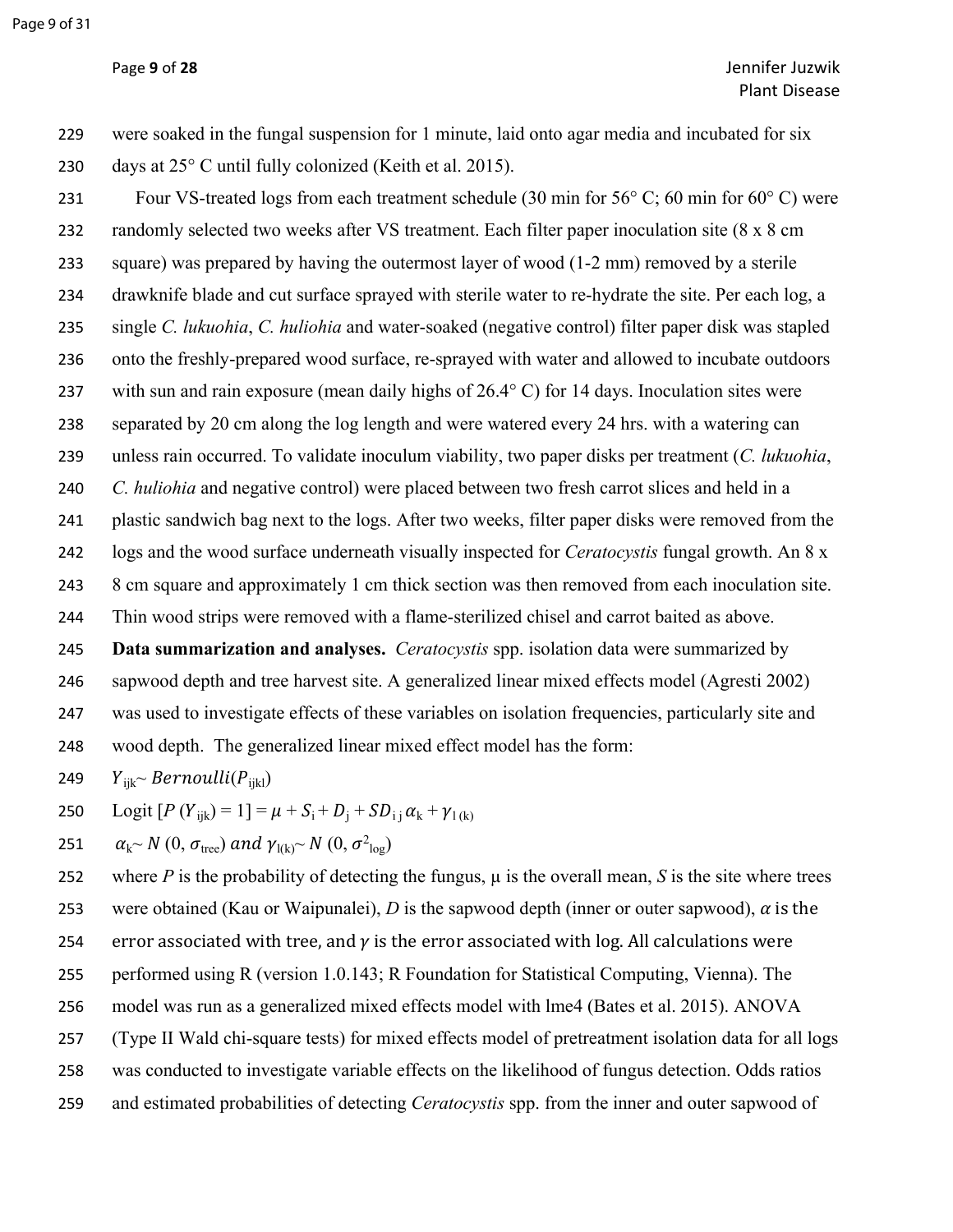Page **10** of **28** Jennifer Juzwik Plant Disease

diseased trees were calculated using the lsmeans package (Lenth 2016). Temperature profiles for

261 the monitored logs in each treatment trial were summarized graphically. Means and standard

errors of wood moisture contents for all study logs were calculated for the pre- and the post-

treatment assessment dates.

**Results**

 **Characteristics of test logs.** The dimensions of the test logs after their ends were sampled for fungal assay and wood content, but before being subjected to VS or control treatments, ranged from 1.7 to 2.1 m in length (Supplementary Table 2). The diameters of the small end of each log ranged from 22 to 44 cm. Weights of the three logs in each load were determined immediately before the load was placed in the vacuum chamber. Logs of similar diameters were included in a load. The pre-VS-treatment log weights ranged from 90 to 329 kg.

 **Pathogen presence in logs.** *Ceratocystis* spp. were detected using carrot-baits in sapwood of 27 of the 31 logs assayed before treatment. Sub-samples from the four *Ceratocystis*-negative logs also failed to yield the fungus in post-treatment assays. These particular logs were from four different trees in Waipunalei. When the *Ceratocystis*-positive, pre-treatment logs (n = 27) were grouped by source tree, the mean rates of pathogen detection ranged from 12.5 to 65.6% of the outer sapwood assayed locations and from 6.2 to 31.2% of inner sapwood locations (Table 1). The highest grouped mean was for tree EB02 whose two logs also had the highest outer and inner sapwood detection levels of all the study logs (Table 1). When all of the pre-treatment logs (n = 31) were summarized by frequency of detection level according to sapwood depth, more logs had higher percentages of *Ceratocystis* positive outer sapwood assay locations (n=16) 281 compared to inner ones  $(n = 16)$  (Figure 1).

 There was no difference in detection of *Ceratocystis* spp. from logs obtained from the two 283 sites ( $P = 0.5997$ ) based on results of the generalized linear effects model (Table 2). However, differences were found for probability of detection by depth of sapwood assayed. The estimated probability of viable pathogen detection for all pre-treatment logs (combined sites) was higher for sub-samples obtained from outer sapwood than those from inner sapwood (Table 3). Sub- samples taken from the inner sapwood were half as likely to yield *Ceratocystis* spp. compared to 288 samples from the outer sapwood based on results of odds ratio contrasts analysis (odds ratio =  $0.49; P = 0.0001$ ).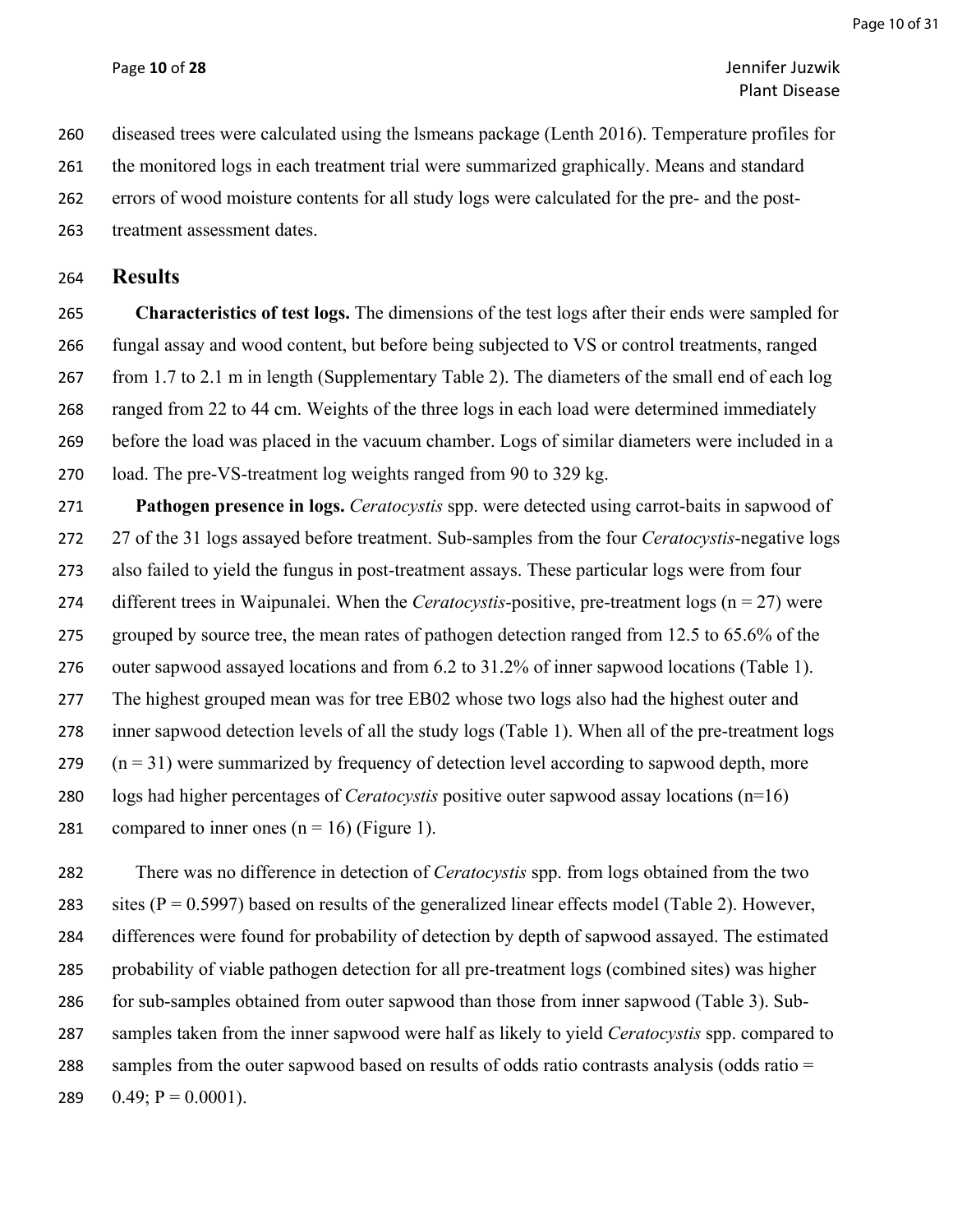When pre-treatment detection data were summarized by treatment (VS treatment schedules; ambient temperature control), 25.6 to 26.6% of outer sapwood and 13.9 to 18.8% of inner sapwood locations on disks from all logs yielded *Ceratocystis* using carrot-baits (Table 4). In comparison, no viable *Ceratocystis* was detected in outer and inner sapwood of logs after the 60° 294 C / 60 min VS treatment and inner sapwood of the 56° C / 30 min treatment. Furthermore, only a single subsample (0.48%) (N = 208) from the outer sapwood yielded *Ceratocystis* on carrot baits after 56° C / 30 min treatment. In contrast, viable pathogen levels were similar before and after 24 hrs. of ambient temperature for control logs held outdoors under shade (Table 4). Only *C. lukuohia* was detected in the 28 carrot baits sub-sampled (from 432 total baits) and subjected to qPCR analysis.

 **Temperatures achieved, time and energy required for vacuum steam treatment.** Three temperature probes were placed at a depth of 70% of calculated log radius in three locations along the length of the log. Temperatures in these locations were continuously monitored during treatment to determine when to begin the prescribed treatment time. The monitored placement depths ranged from 8.4 to 13.3 cm for logs in the five 56° C / 30 min schedule trials and 8.9 to 305 14.4 cm in the four  $60^{\circ}$  C / 60 min trials. The range of times for the probes to reach 56 $^{\circ}$  C and hold for 30 min in five replicate trials was 442 to 924 min (7.4 to 15.4 h) (Table 5). In comparison, the range of times for the probes to reach 60° C and hold for 60 min in four replicate trials was 515 to 1151 min (8.6 to 19.2 h). Representative temperature profiles based on 309 temperatures recorded during a 56 $\degree$  C / 30 min and a 60 $\degree$  C / 60 min treatment are shown in Figure 2. Energy required for the shorter treatment schedule ranged from 58 to 112 kWh or 0.15 to 0.26 kWh/kg on a weight basis (Table 5). The energy requirements for the longer schedule ranged from 73.8 to 121.4 kWh or 0.06 to 0.18 kWh/kg on a weight basis.

 **Sapwood moisture content.** Log weights were recorded after VS treatment once logs were sufficiently cooled to handle safely or after 24 h for control logs to obtain an indirect measure of any changes in whole log moisture content. No or negligible changes were found for VS and control logs (Supplemental Table 2). Moisture content of sapwood in sub-sampled portions of pre-treatment VS log disks ranged from 52.9 to 97.4% with a mean of 71.3%, as calculated on a dry weight basis (data not shown). Similar moisture content measurements of sapwood for disks taken from 27 logs following treatment (when cooled sufficient to handle) ranged from 51.0 to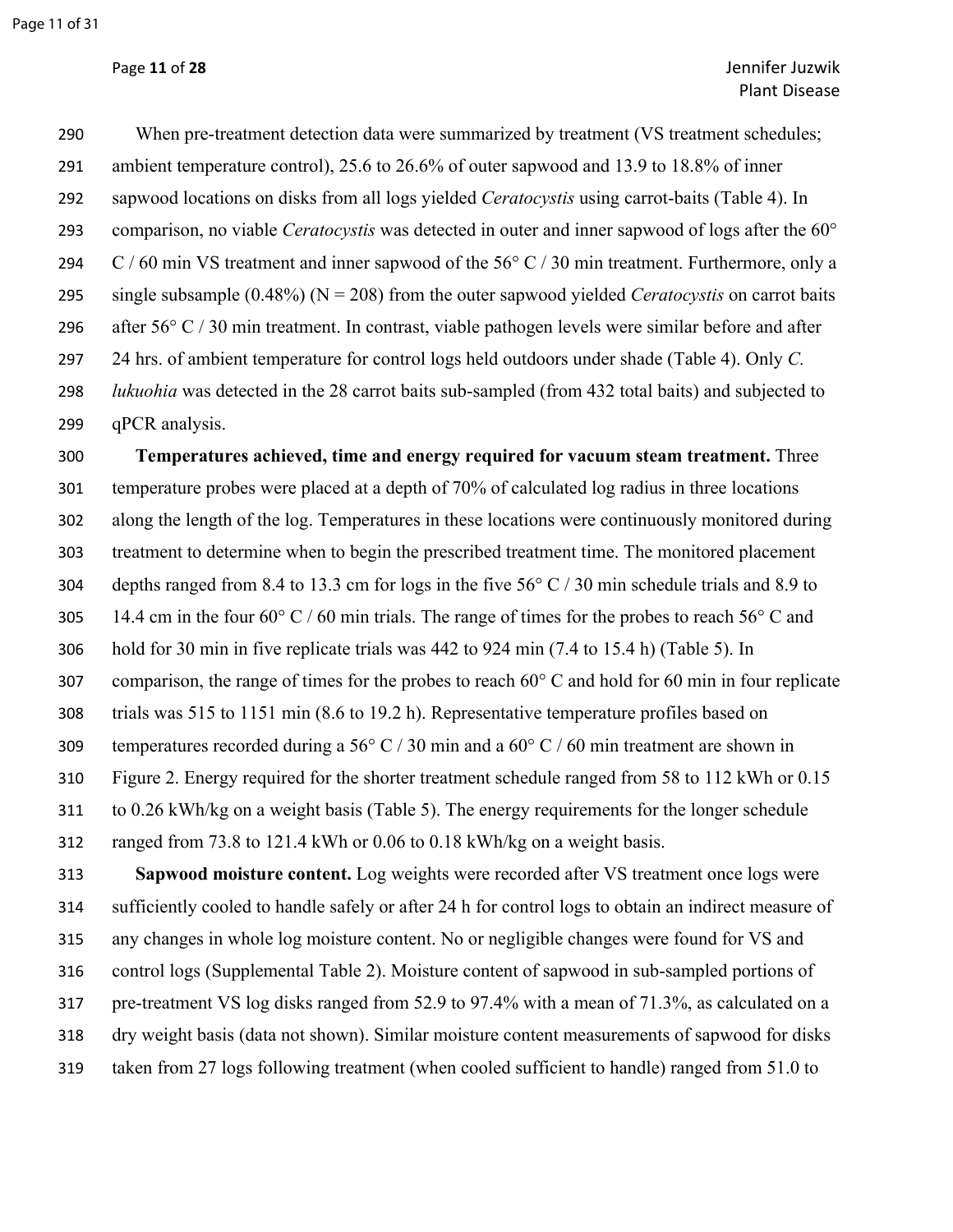Page **12** of **28** Jennifer Juzwik Plant Disease

 94.2 %, with a mean of 69.8%. On average, moisture content decreased by 1.5% following VS treatment.

 **Post treatment log quality.** Both ends of each study log were visually evaluated and photographed before and within 2 hours following VS treatment to document physical conditions. Closer visual evaluations of logs were conducted two days after treatment ended for each load. Small end-splits were observed on ends of two pre-treatment logs. Small to medium length (half to three quarters of a log's radius measurement) end split lines were observed on most of the logs. However, the splits did not extend more than 15 cm deep into the logs. No change of log color was observed in post-treatment logs.

 *Ceratocystis* **inoculations of treated logs.** Carrot baits with *Ceratocystis*-infused filter paper disks applied had visible fungal mycelia and perithecia within five days, indicating viable inoculum was used in the assay. No fungal growth was visible on the wood surface of any VS- treated logs, similar to the sterile water filter-papers (negative control). Carrot baits from excised wood strips were all negative for *Ceratocystis* growth, regardless of fungal species.

#### **Discussion**

 The VS process using a 56°C / 30 min schedule was effective in eradicating *Ceratocystis* in > 337 99.5% of sapwood samples assayed, while the  $60^{\circ}$  C / 60 min schedule resulted in total eradication of *Ceratocystis* in sapwood of ohia logs colonized by the ROD pathogens. Specifically, 22 to 44 cm dia (small end) logs from naturally infected ROD trees that were heat- treated to targeted depths of approximately 70% of log radius were evaluated. The targeted depths are greater than depths previously reported to yield *C. lukuohia* and *C. huliohia* in fungus colonization studies of naturally infected ROD trees (Hughes et al 2020; Juzwik et al. 2019a). However, the sapwood depths (between 4 and 6 cm) from which inner wood samples were obtained for carrot-baiting assays in the current study were at least one-half the maximum depth of the targeted VS treatment depth; thus, fungus detection was not attempted at the predetermined threshold temperature depth. In comparison, the maximum temperatures reached at 6 cm would be greater than either the 56° C or 60 C reached at a 70% of log radius depth (e.g., 12 cm for a 17 cm diameter log). Further refinement of the optimal depth for achieving the targeted temperature could be of value, particularly for purposes of reducing energy consumption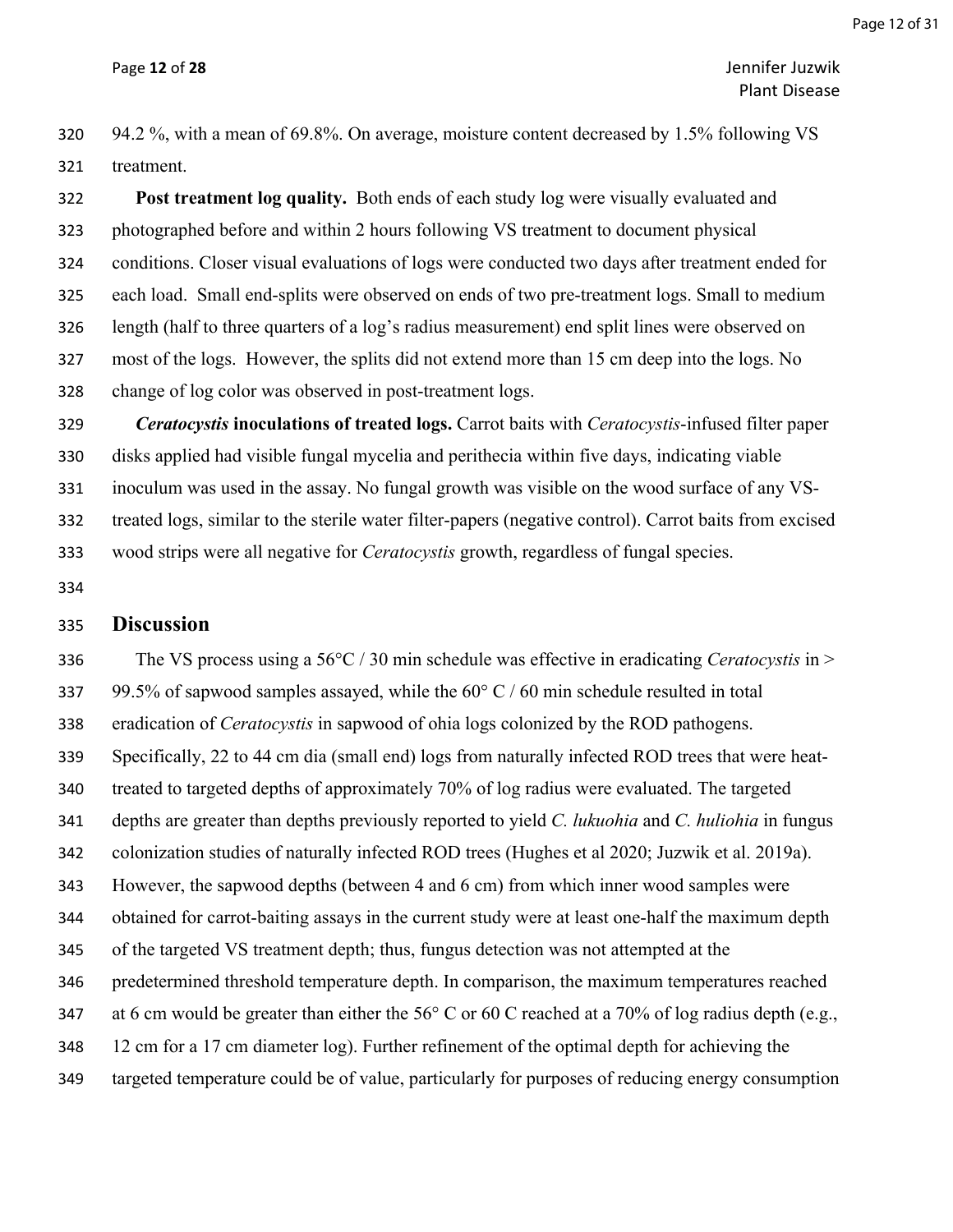for treatment. The targeted depth (5 cm) for threshold temperature used for treating *B.* 

*fagacearum* colonized oak logs was based on the depth to the generally obvious sapwood -

heartwood boundary (Juzwik et al. 2019b). The sapwood-heartwood boundary in ohia is

indistinct. Furthermore, dark red staining (reaction wood) in cut ends of main stem sections from

ROD infected ohia trees often extends past 70% of the log radius and is not distinct from

heartwood even though the *Ceratocystis* may not be present.

 The overall mean rates of *Ceratocystis* spp. detection were higher for the outer sapwood than the inner locations when logs were groups by source tree. The *Ceratocystis* associated with each symptomatic tree was determined when trees were being selected as sources for study logs.

Eleven of the thirteen trees from which the study logs came were infected with *C. lukuohia*.

Thus, if one assumes most of the logs were colonized by *C. lukuohia* the trend of higher

pathogen isolation rates in the outer sapwood versus the inner is consistent with isolation depth

of *C. lukuohia* from stained xylem found between 2 and 4 cm depth in earlier colonization

studies of naturally infected *C. lukuohia* trees (Hughes et al. 2020). In the current study,

pathogen detection levels were < 32% of outer sapwood and < 19% of inner sapwood for 85% of

the *Ceratocystis*-positive logs. For isolation rates of *B. fagacearum* in pre-VS treated *Q. rubra*

 logs from naturally infected trees, values ranged from 9 to 36% for outer and 5 to 16% for inner sapwood locations (Juzwik et al. 2019b).

 Negligible loss of sapwood moisture (avg. 1.5%) was found for VS treated ohia logs based on log disk samples. An even smaller loss (avg. < 0.1%) in sapwood moisture content was found for VS treated northern red oak logs colonized by *B. fagacearum* (Juzwik et al. 2019b) and an increase (2 to 4%) in sapwood moisture content for VS treated *Juglans nigra* logs colonized by the bark canker pathogen *Geosmithia morbida* (Juzwik et al. 2021). Treatment of oak and walnut logs with bark attached is likely responsible for lack of sapwood moisture loss in the oak and the slight gain in the walnut logs subjected to VS compared to the slightly greater loss found in the VS treated, de-barked ohia logs.

 The differences in time required for treatment of three similar diameter logs per treatment 377 load for either  $56^{\circ}$  C / 30 min or  $60^{\circ}$  C / 60 min schedule were attributed to differences in schedule temperature and holding time, although differences in log diameters used for a trial may have contributed to longer times. Although treatment times would logically be longer for treating more logs and longer logs in an operational run, VS is still a relatively fast treatment compared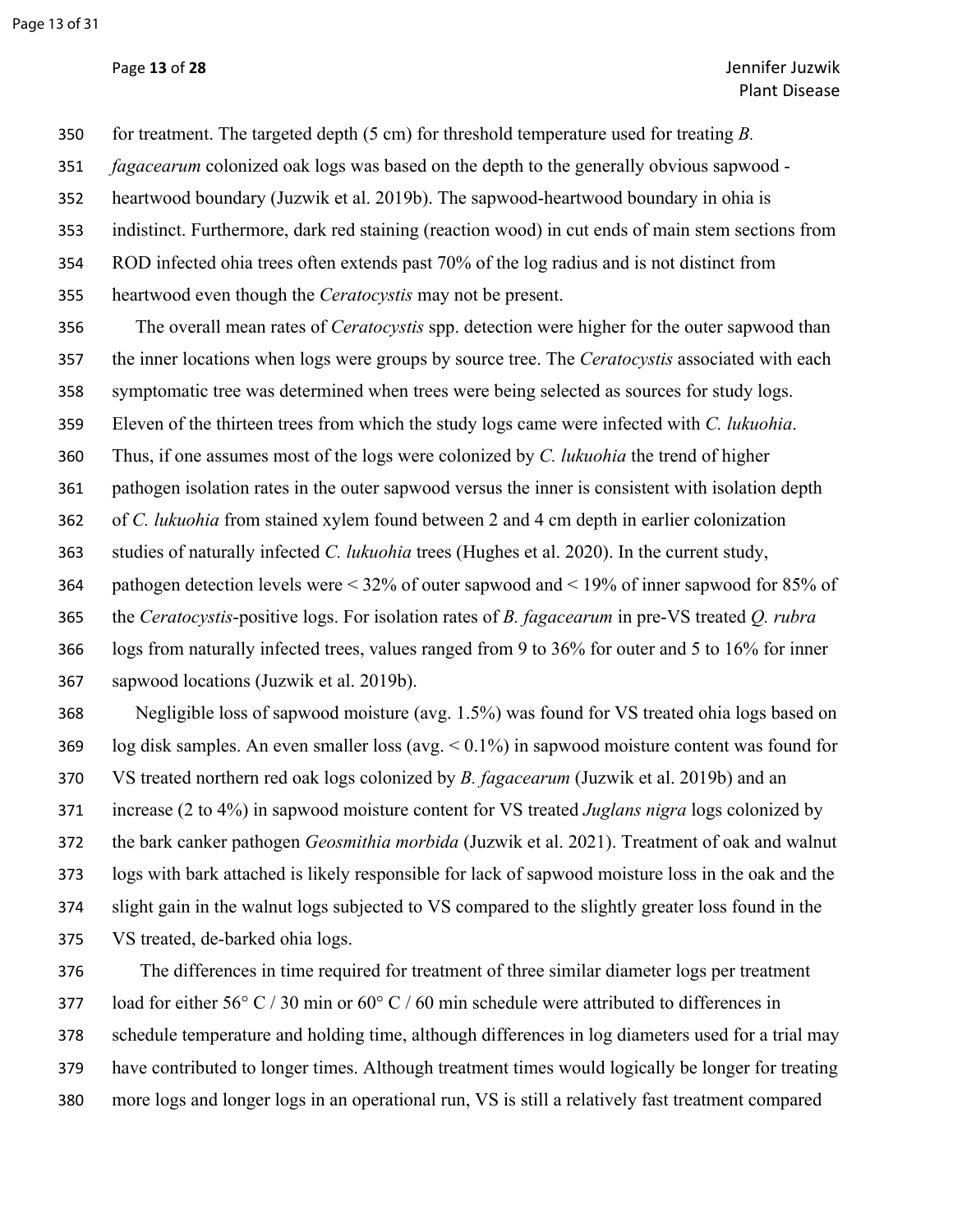## Page **14** of **28** Jennifer Juzwik Plant Disease

 to heat treatment with a drying kiln. Although phytosanitary treatment of dimension lumber and pallets using kiln-heating is recognized and accepted for global trade, its use for phytosanitary treatment of round wood has not been well studied. In comparison, VS has been shown to be an effective and efficient means of heating both rectangular sections of wood and round wood (Simpson 2001). Energy consumption for ohia log treatments would be an important consideration because energy costs in Hawaii are among the highest for states in the USA. For the current study, the authors calculated the cost per kg of log weight for the relatively small diameter logs (24 to 33 cm) in loads for tests 8 and 9 of the 56°C / 30 min treatment to be \$0.016 and \$0.012, respectively.

 Ohia logs in Hawaii are sold "skinned" (de-barked) and "green" (not dried to a low moisture content). Up to the current time, the processed logs are shipped at varying moisture contents that are correlated with the length of time logs air dry while stored in the mill yard prior to sale and shipping. Thus, logs treated by VS process would be acceptable.

 Superficial cracks or splits along the length and end checking of superficial depth of ohia logs are acceptable for traditional uses (e.g., decorative beams, porch railing systems). Large logs with deep cracks and splits, however, would not be suitable for structural supports of houses and load-bearing beams. In the current study, the effect of VS on ohia log quality was only evaluated two days after treatment and minimal damage was documented. Future tests could include quality evaluation of VS treated logs after several weeks or months of natural air drying in mill yards, i.e. the range of time logs are normally stored prior to shipping. Minimal end checking and splits of large logs of five different hardwood species were found on the same day treatment ended in earlier VS trials (Chen et al. 2017). We hypothesize that VS process would be an effective phytosanitary treatment that is energy and time efficient and would have no deleterious effects on quality of all sizes of ohia logs.

 Recolonization of treated ohia logs was considered in this study because such logs could possibly need to be held for several weeks to months depending on the terms of a log sale and other factors. Such logs would likely be held in the mill yard where inoculum could be present in freshly cut logs coming directly from harvest sites in ohia forests. If phytosanitary treatment is conducted at the mill yard, the mill owner needs to know whether special precautions are needed to reduce potential for reinfestation by the ROD *Ceratocystis* species. Reinfestation experiments were conducted on *Juglans nigra* logs and natural wane lumber following different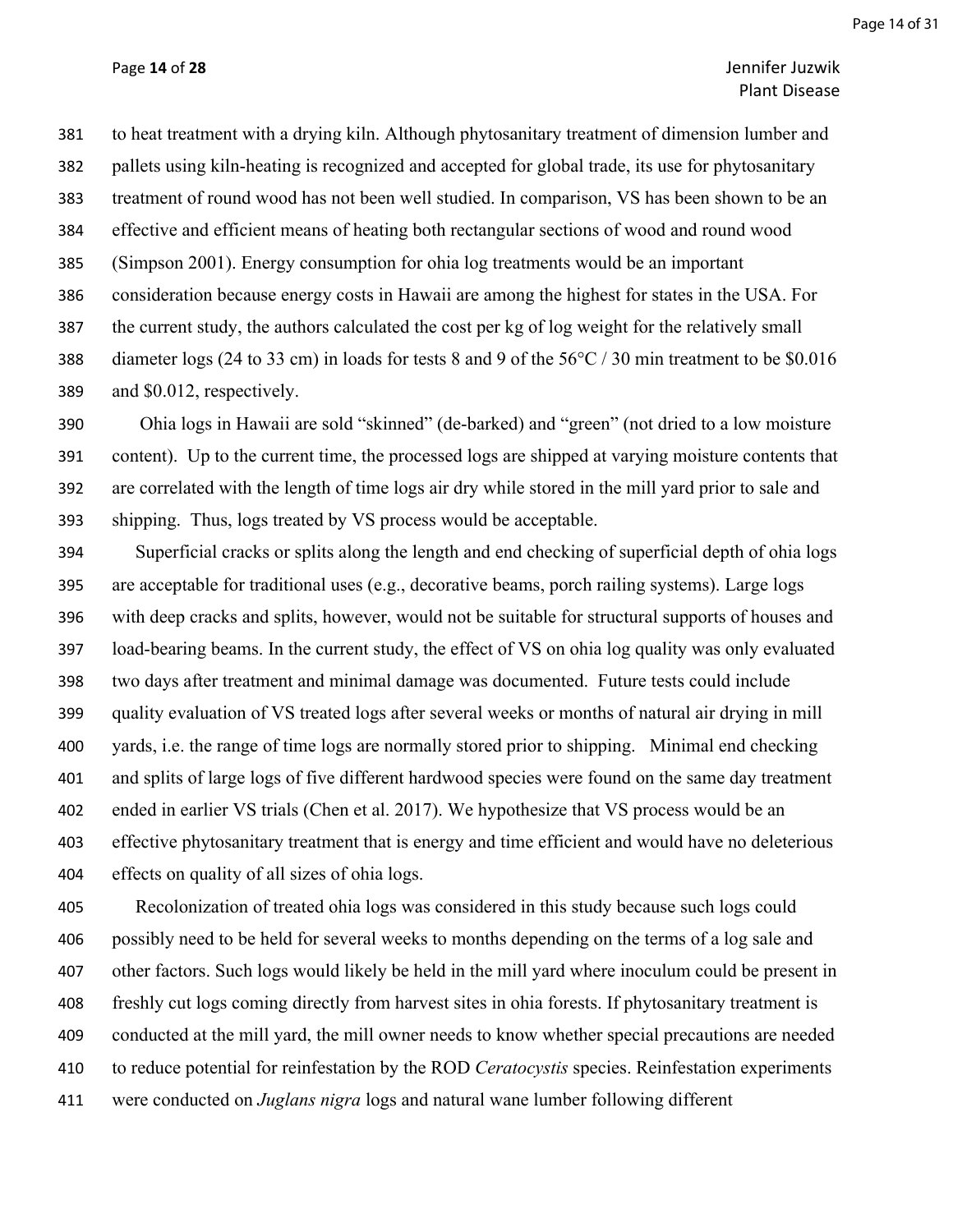phytosanitation treatments in Tennessee (Audley et al. 2016). *Pityophthorus juglandis* (walnut twig beetle), the insect pest and primary vector of the thousand cankers disease pathogen (*Geosmithia morbida*) was found to recolonize the tested products. Thus, efforts to exclude insects from phytosanitatized bark on walnut wood products would be needed for commercial trade. *Ceratocystis huliohia* and *C. lukuohia* were unable to colonize VS treated ohia logs in this study. It is possible that treatment and subsequent air-drying reduced the surface xylem wood moisture content below a threshold that could not support superficial Ceratocystis growth (Tainter et al., 1984), or that the pathogens have limited saprophytic capacity to colonize non- living tissues. Based on our findings of failure to re-colonize, we hypothesize that the exclusion efforts needed for heat-treated walnut logs would not be needed for VS treated, de-barked ohia logs.

 Many practical matters should be considered before the VS process would be adopted and used for ohia log treatments in Hawaii. Regulatory officials with the Hawaii Department of Agriculture evaluate proposed, new phytosanitary treatments for various commodities, including wood products. If approved, mill owners may consider among other things the capital investment required for the needed equipment and extent of use for the equipment (i.e., conduct a cost-benefit analysis). Currently, only one mill on Hawaii Island has a vacuum chamber suitable for use in the VS process. Besides using VS for logs destined for off-island sales, the treatment could be considered for safe utilization of wood products from dying and recently killed ohia (i.e. salvage harvesting). Hundreds of thousands of ohia have been killed by ROD on Hawaii Island (College of Tropical Agriculture and Human Resources, University of Hawaii at Manoa 2021) and not utilized due to concerns over spreading the pathogen(s) to other areas of the island and potential for increasing intensity of the disease in other areas. Salvage harvest of ROD-killed ohia and phytosanitary treatment of cut logs could allow for safe utilization of ohia wood from such trees. The forest industry in Hawaii is currently working toward increasing processing capacity and overcoming barriers for utilization of invasive tree species in an effort to manage them.

 In summary, VS process (either 56 ° C for 30 min or 60° C for 60 min) was found to be an effective and efficient method for killing viable *Ceratocystis* species associated with rapid ohia 441 death in initial tests with short length  $({\sim}2 \text{ m})$ , large diameter logs. Since a wide size-range of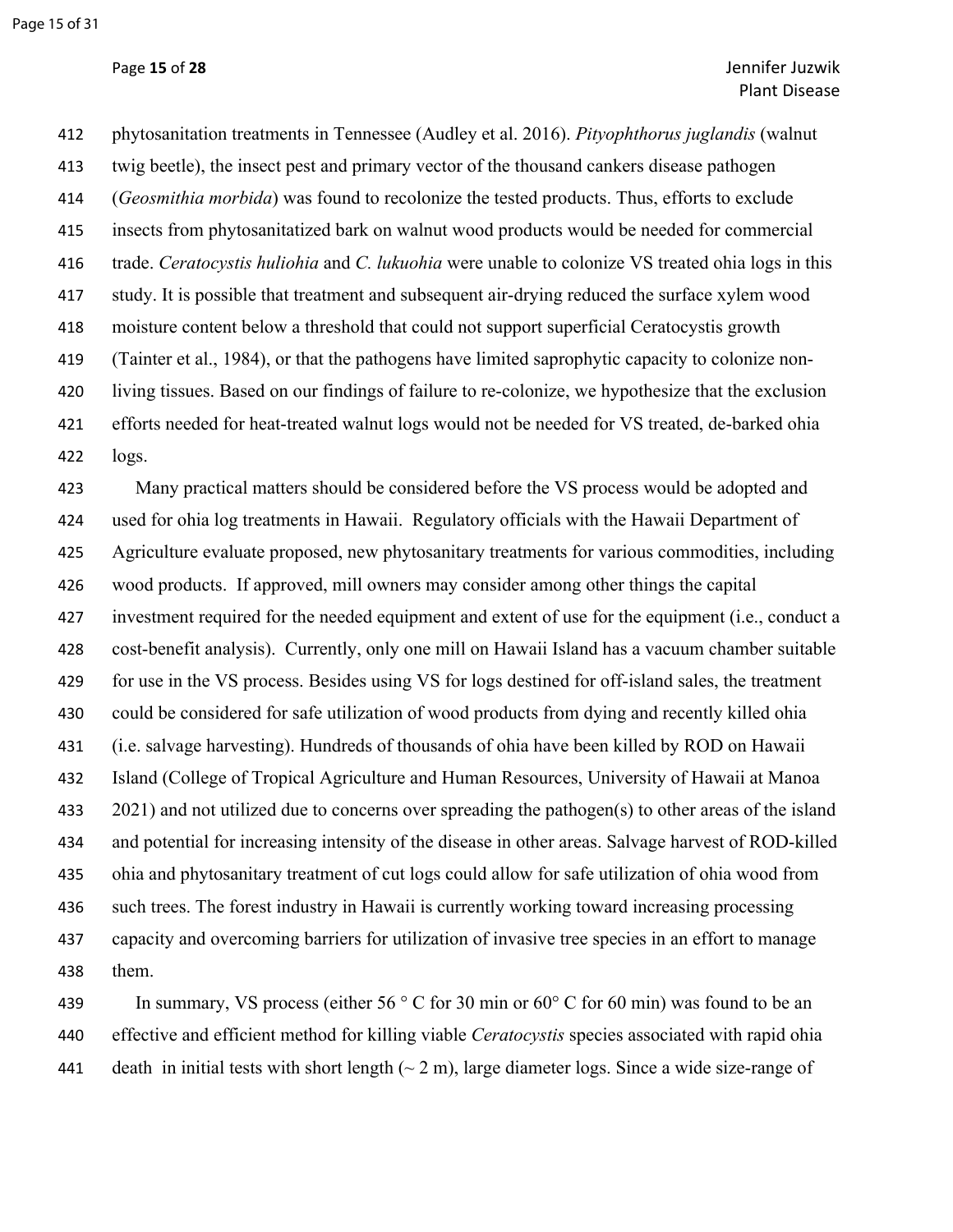Page **16** of **28** Jennifer Juzwik Plant Disease

- ohia logs are produced by mills in Hawaii, further tests are needed to determine the range of treatment costs and total times required for different dimension products.
- 

#### **Acknowledgements**

 We thank William Buckley and crews with Big Island Invasive Species Committee for tree felling on Waipunalei and William Stormont, formerly ROD Coordinator, Hawaii Division of Forestry and Wildlife, Hilo, for contacts with landowners, receiving and placement of VS at USDA PBARC, and assistance in securing log extraction and transport from Waipunalei to Hilo. Thanks are also extended to Mililani Browning of Kamehameha Schools for providing access to the Waipunalei study site. We also thank Ron Mack, USDA APHIS PPQ, Otis Laboratory, for coordination assistance and expert skid-steer service. The technical assistance of Eva Brill, Nathan Friday, and Blaine Luiz were greatly appreciated. The authors thank Theresa Garrison for preparation of the figures. The helpful comments and suggestions of two anonymous reviewers are gratefully acknowledged. The findings and conclusions in this research are those of the authors and should not be construed to represent any official USDA or U.S. Government determination or policy.

#### **Literature Cited**

- Agresti, A. 2002. Categorical Data Analysis. John Wiley & Sons, Inc. Hoboken, New Jersey.
- Audley, J.E., Mayfield, A.E. III, Myers, S.W., Taylor, A., and Klingeman, W.E. III. 2016.
- Phytosanitation methods influence posttreatment colonization of *Juglans nigra* logs by *Pityophthorus juglandis* (Coleoptera: Curculionidae: Scolytinae). J. Econ. Entomol. 109: 213-221.
- Barnes, I., Fourie, A., Wingfield, M.J., Harrington, T.C., McNew, D.L., Sugiyama, L.S., Luiz,
- B.C., Heller, W.P. and Keith, L.M. 2018. New *Ceratocystis* species associated with rapid death of *Metrosideros polymorpha* in Hawaii. Persoonia 40:154-181.
- Bates, D., Machler, M., Bolker, B., and Walker, S. 2015. Fitting linear mixed-effects models using lme4. Jour. Statis. Softw. 67:1-48.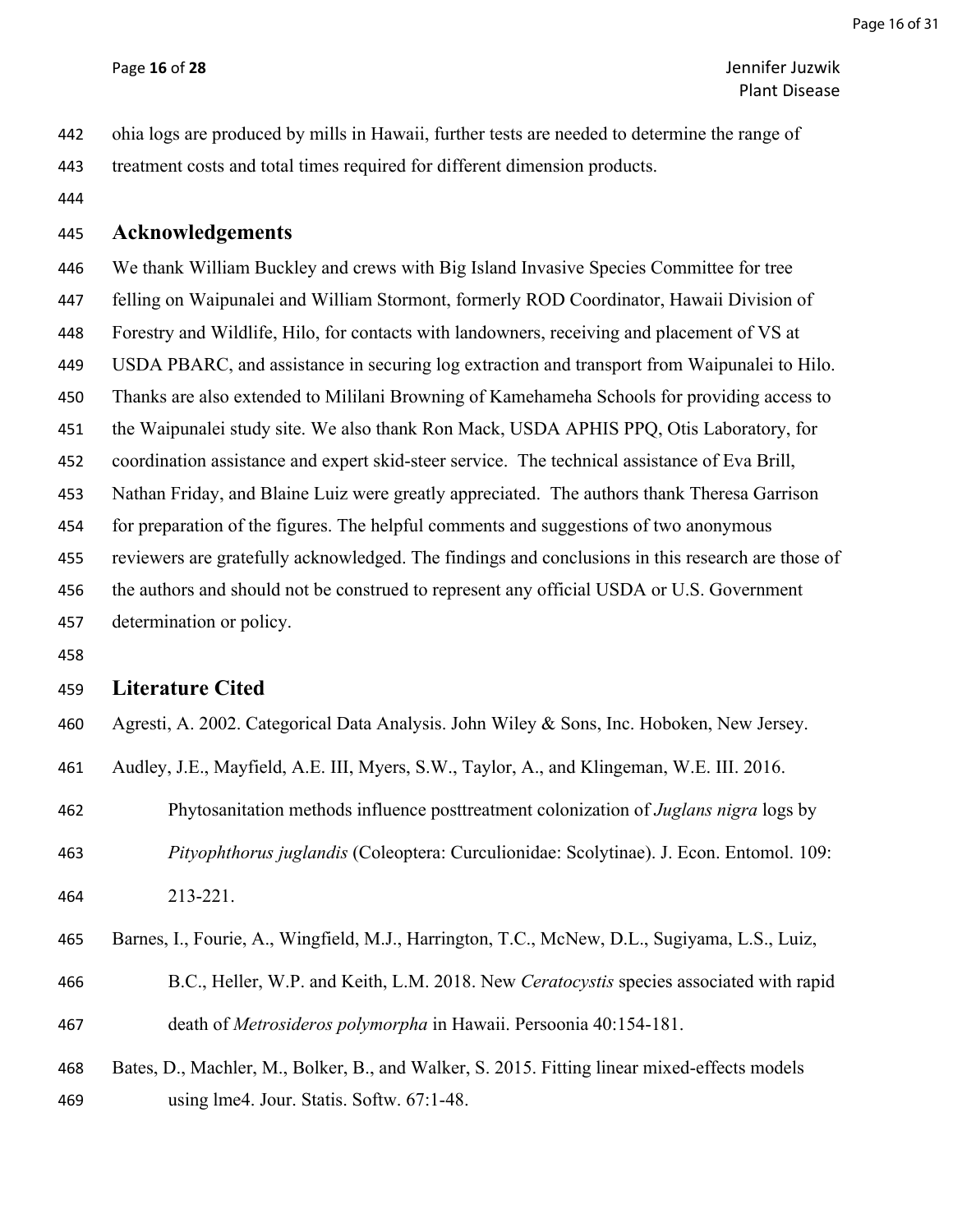|  | Page 17 of 28 |  |  |  |
|--|---------------|--|--|--|
|--|---------------|--|--|--|

| 470 | Chen, Z., M. White, and R. Mack. 2017. Evaluating vacuum and steam process on hardwood            |
|-----|---------------------------------------------------------------------------------------------------|
| 471 | veneer logs for export. Eur. J. Wood Prod. 75:911-918.                                            |
| 472 | College of Tropical Agriculture and Human Resources, University of Hawaii at Manoa. 2021.         |
| 473 | Rapid ohia death. Where is ROD? Online: https://cms.ctahr.hawaii.edu/rod                          |
| 474 | Giambelluca, T.W., Chen, Q., Frazier, A.G., Price, J.P., Chen, Y.-L., Chu, P.-S., Eischeid, J.K., |
| 475 | and Delparte, D.M. 2013. Online Rainfall Atlas of Hawaii. Bull. Amer. Meteor. Soc.                |
| 476 | 94:313-316. Available online: doi: 10.1175/BAMS-D-11-00228.1.                                     |
| 477 | Heller, W., and Keith, L. 2018. Real-time PCR assays to detect and distinguish the rapid `ohi`a   |
| 478 | death pathogens Ceratocystis lukuohia and Ceratocystis huliohia. Phytopathology 108:              |
| 479 | 1395-1401.                                                                                        |
| 480 | Hughes, M.A., Juzwik, J., Harrington, T.C., and Keith, L.M. 2020. Pathogenicity, symptom          |
| 481 | development and colonization of Metrosideros polymorpha by Ceratocystis lukuohia.                 |
| 482 | Plant Disease 104: 2233-2241.                                                                     |
| 483 | Hughes, M.A., Morrell, J.J., Cappellazzi, J., Mackey, B. Juzwik, J., and Keith, L.M. 2021.        |
| 484 | Borate and quaternary ammonia dip diffusion to treat fungal pathogens of Metrosideros             |
| 485 | polymorpha wood. Forest Prod. J. 71:20-26.                                                        |
| 486 | Juzwik, J., Hughes, M.A., and Keith, L.M. 2019a. Rapid ohia death pathogens cause two distinct    |
| 487 | diseases on Metrosideros polymorpha in Hawaii. Phytopathology 109: S2.110-111.                    |
| 488 | Juzwik, J., Yang, A., Chen, Z., White, M.S., Shugrue, S., and Mack, R. 2019b. Vacuum steam        |
| 489 | treatment eradicates viable <i>Bretziella fagacearum</i> from logs cut from wilted <i>Quercus</i> |
| 490 | rubra. Plant Disease 103:276-283.                                                                 |
| 491 | Juzwik, J., Yang, A., Heller, S., Moore, M., Chen, A., White, M., Wantuch, H., Ginzel, M., and    |
| 492 | Mack, R. 2021. Vacuum steam treatment effectiveness for eradication of the thousand               |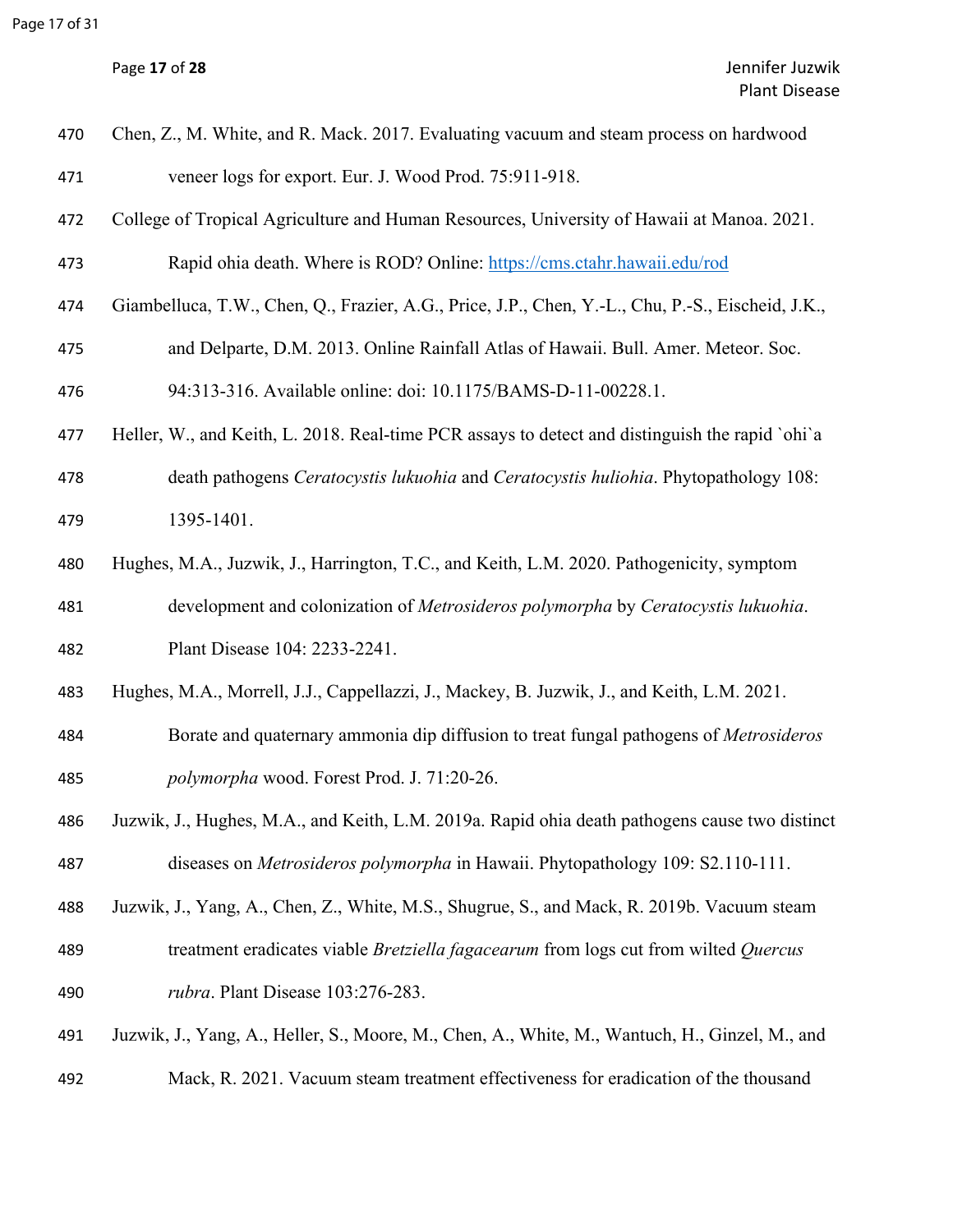| 493 | cankers disease vector and pathogen in logs from diseased walnut trees. Jour. Econ.             |
|-----|-------------------------------------------------------------------------------------------------|
| 494 | Entomol. 114: 100-111.                                                                          |
| 495 | Keith, L.M., Hughes, R.F., Sugiyama, L.S., and Heller, W.P. 2015. First report of Ceratocystis  |
| 496 | wilt on ohia (Metrosideros polymorpha). Plant Dis. 99:1276.                                     |
| 497 | Lenth, R.V. 2016. Least-squares means: The R package Ismeans. J. Stat. Softw. 69:1-33.          |
| 498 | Moller, W.J., and DeVay, J.E. 1968. Carrot as a species-selective isolation medium for          |
| 499 | Ceratocystis fimbriata. Phytopathology 58: 123-126.                                             |
| 500 | Mortenson, L.A., Hughes, R.F., Friday, J.B., Keith, L.M., Barbosa, J.M., Friday, N.J., Liu, Z., |
| 501 | and Sowards, T.G. 2016. Assessing the spatial distribution, stand impacts and rate of           |
| 502 | Ceratocystis fimbriata induced ohia (Metrosideros polymorpha) mortality in a tropical           |
| 503 | wet forest, Hawaii Island, USA. For. Ecol. Manag. 377:83-92.                                    |
| 504 | Simpson, W.T. 2001 Heating times for round and rectangular cross sections of wood in steam.     |
| 505 | Gen. Tech. Rep. FPL-GTR-130. U.S. Department of Agriculture, Forest Service, Forest             |
| 506 | Products Laboratory, Madison, WI.                                                               |
| 507 | Tainter, F.H., MacDonald, W.L., and Harner, E.N. 1984. Survival of the oak wilt fungus in air-  |
| 508 | dried lumber. Eur. J. For. Pathol. 14:9-16.                                                     |
| 509 | White, M.S., Chen, Z., and Mack, R.G. 2017. The effect of non-chemical phytosanitary            |
| 510 | treatment on the packaging integrity of unitized products to prevent the international          |
| 511 | spread of invasive plant and animal species. In: 2017 Proc. Of ISTA TransPack Forum,            |
|     |                                                                                                 |

Orlando, F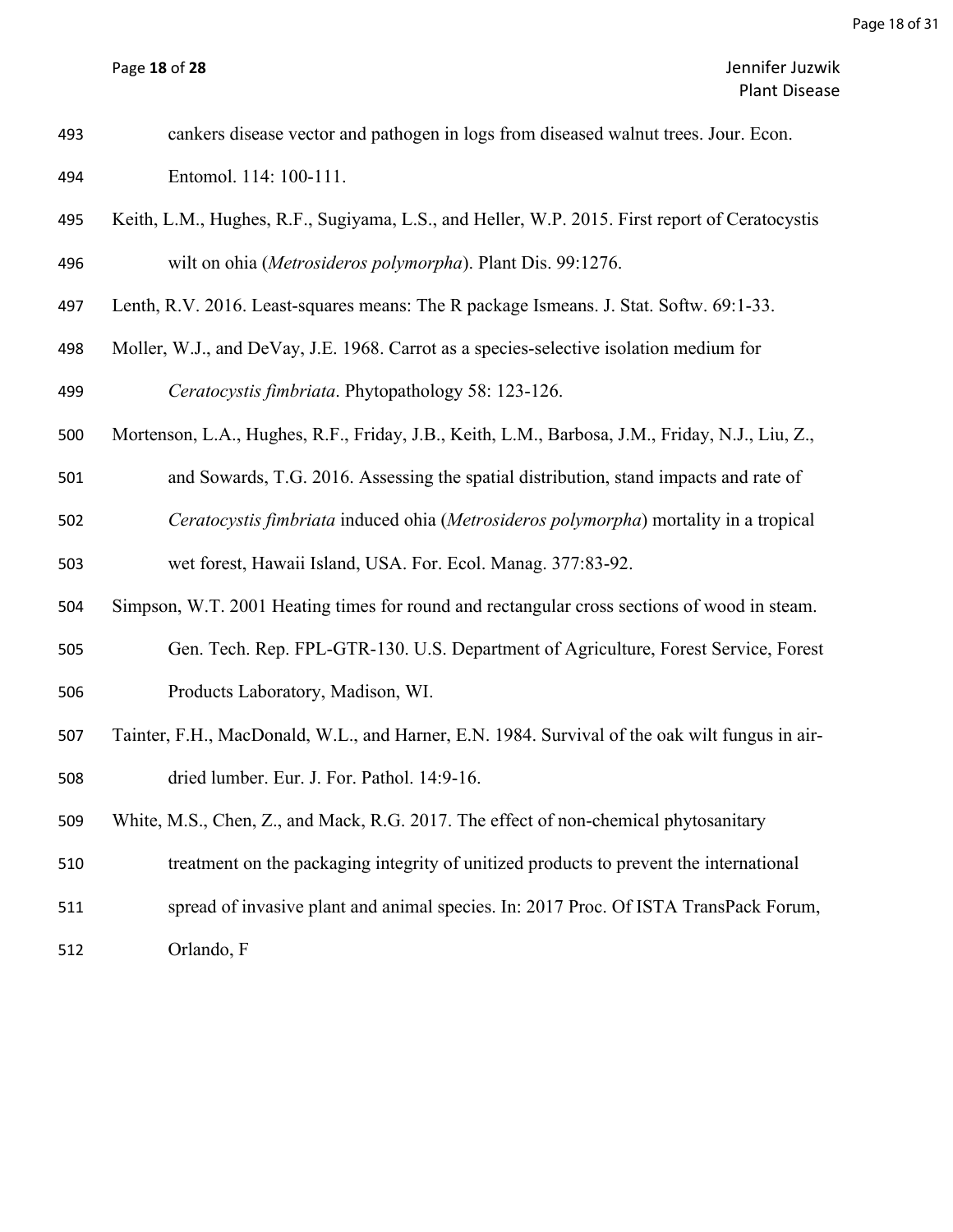## 513 **TABLES**

- 514 **Table 1.** Frequencies (numbers and percentages) of assayed subsamples yielding *Ceratocystis*
- 515 *lukuohia* or *C. huliohia* on carrot baits for the outer and inner sapwood of logs taken from
- 516 naturally infected *Metrosideros polymorpha* trees at Waipunalei and Kau ranch sites, Hawaii

517 Island, prior to vacuum steam or ambient temperature (control) treatment.

|                      |                                 | Number of | Ceratocystis - positive carrot baits by<br>sapwood depth |         |                |         |  |
|----------------------|---------------------------------|-----------|----------------------------------------------------------|---------|----------------|---------|--|
| Tree ID <sup>a</sup> | Number of<br>log s <sup>b</sup> | assayed   | Outer                                                    |         | Inner          |         |  |
|                      |                                 | locations | number                                                   | percent | number         | percent |  |
| $W - T2$             | 3                               | 48        | 14                                                       | 29.2    | $8\,$          | 16.7    |  |
| <b>W-EB02</b>        | $\overline{2}$                  | 32        | 21                                                       | 65.6    | 9              | 28.1    |  |
| $W - 202$            | $\overline{2}$                  | 32        | 6                                                        | 18.8    | $\overline{4}$ | 12.5    |  |
| $W - 203$            | $\overline{2}$                  | 32        | $\overline{7}$                                           | 21.9    | 6              | 18.8    |  |
| W - 204              | $\mathbf{1}$                    | 16        | $\overline{3}$                                           | 18.8    | $\overline{2}$ | 12.5    |  |
| $W - 205$            | $\overline{2}$                  | 32        | $\tau$                                                   | 21.9    | 3              | 9.4     |  |
| $W - 206$            | $\overline{2}$                  | 32        | $8\,$                                                    | 25.0    | $\overline{4}$ | 12.5    |  |
| W-209                | $\mathbf{1}$                    | 16        | $\overline{4}$                                           | 25.0    | $\overline{3}$ | 18.8    |  |
| $W - 210$            | $\mathbf{1}$                    | 16        | $\overline{2}$                                           | 12.5    | $\mathbf{1}$   | 6.2     |  |
| K-269                | $\overline{2}$                  | 32        | $\overline{4}$                                           | 12.5    | 3              | 9.4     |  |
| K-270                | $\mathbf{1}$                    | 16        | $\overline{7}$                                           | 43.8    | 5              | 31.2    |  |
| $K - 271$            | $\overline{3}$                  | 48        | 11                                                       | 22.9    | $\overline{4}$ | 8.3     |  |
| K-272                | 5                               | 80        | 18                                                       | 22.5    | 12             | 15.0    |  |

<sup>a</sup> Letter preceding number indicates site where tree was located:  $W =$  Waipunalei;  $K =$  Kau.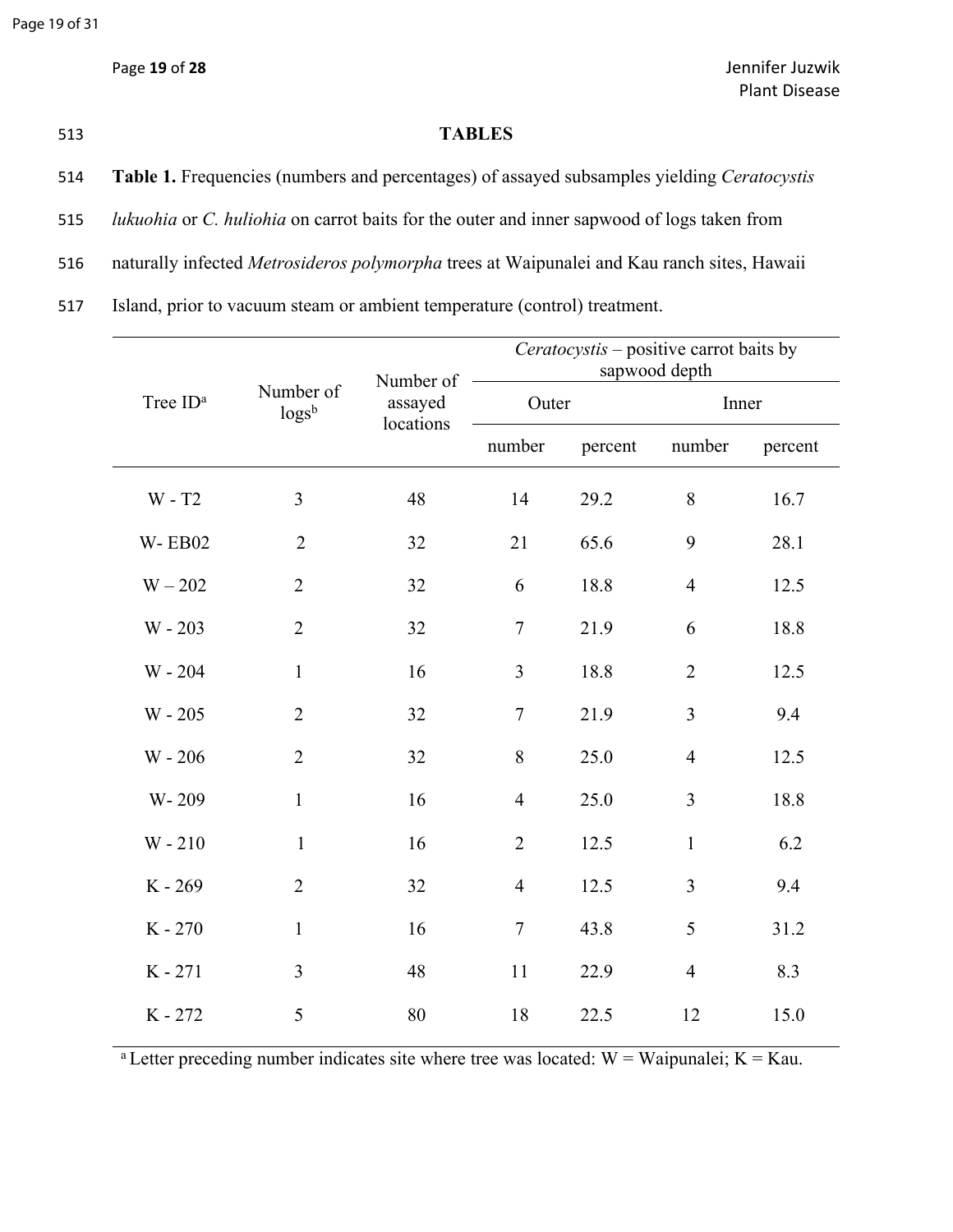Page **20** of **28** Jennifer Juzwik Plant Disease

<sup>b</sup> Sapwood sub-samples from four pre-treatment logs (one from each of Waipunalei trees 202, 203, 204 and 210) did not yield *Ceratocystis* in carrot-baiting assays. These *Ceratocystis*negative logs were not used in calculating frequencies for this table.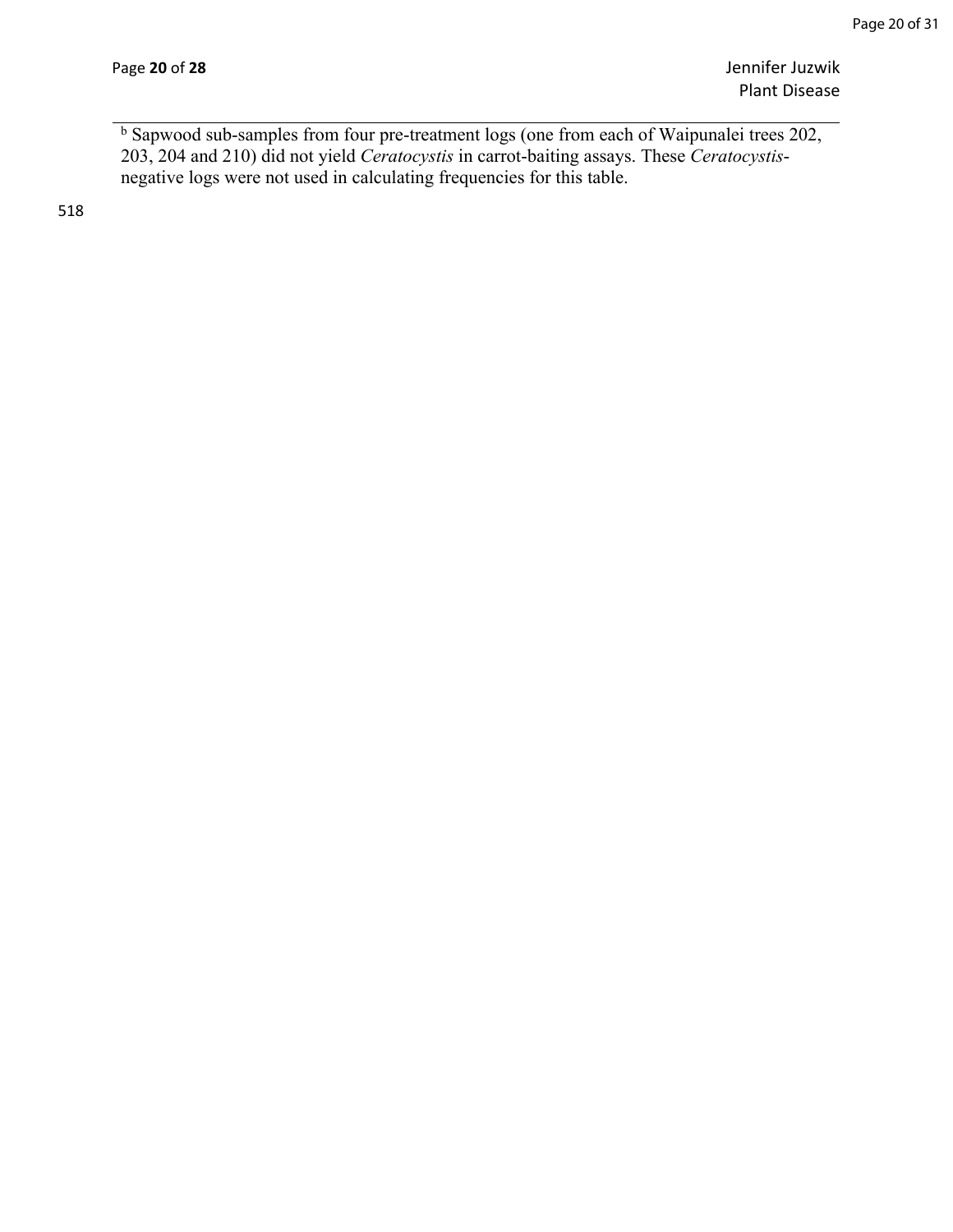**Table 2.** Coefficients of the generalized linear effects model fit to the *Ceratocystis* spp. carrot-baiting assay data for inner and outer sapwood depths of disks sampled prior to vacuum steam or ambient temperature treatments. Disks were from logs cut from main stems of thirteen naturally infected *Metrosideros polymorpha* trees at two sites on Hawaii Island.

| <b>Variable</b>      | Coefficient estimate | <b>SE</b> | P value  |
|----------------------|----------------------|-----------|----------|
| Intercept            | $-1.8739$            | 0.3946    | < 0.0001 |
| Site: Waipunalei     | $-0.2529$            | 0.4818    | 0.5997   |
| Depth: outer sapwood | 0.6461               | 0.2865    | 0.0241   |
| Site x depth         | 0.1244               | 0.3629    | 0.7318   |
|                      |                      |           |          |

519

520 a/ Kau ranch site and inner sapwood are the reference levels.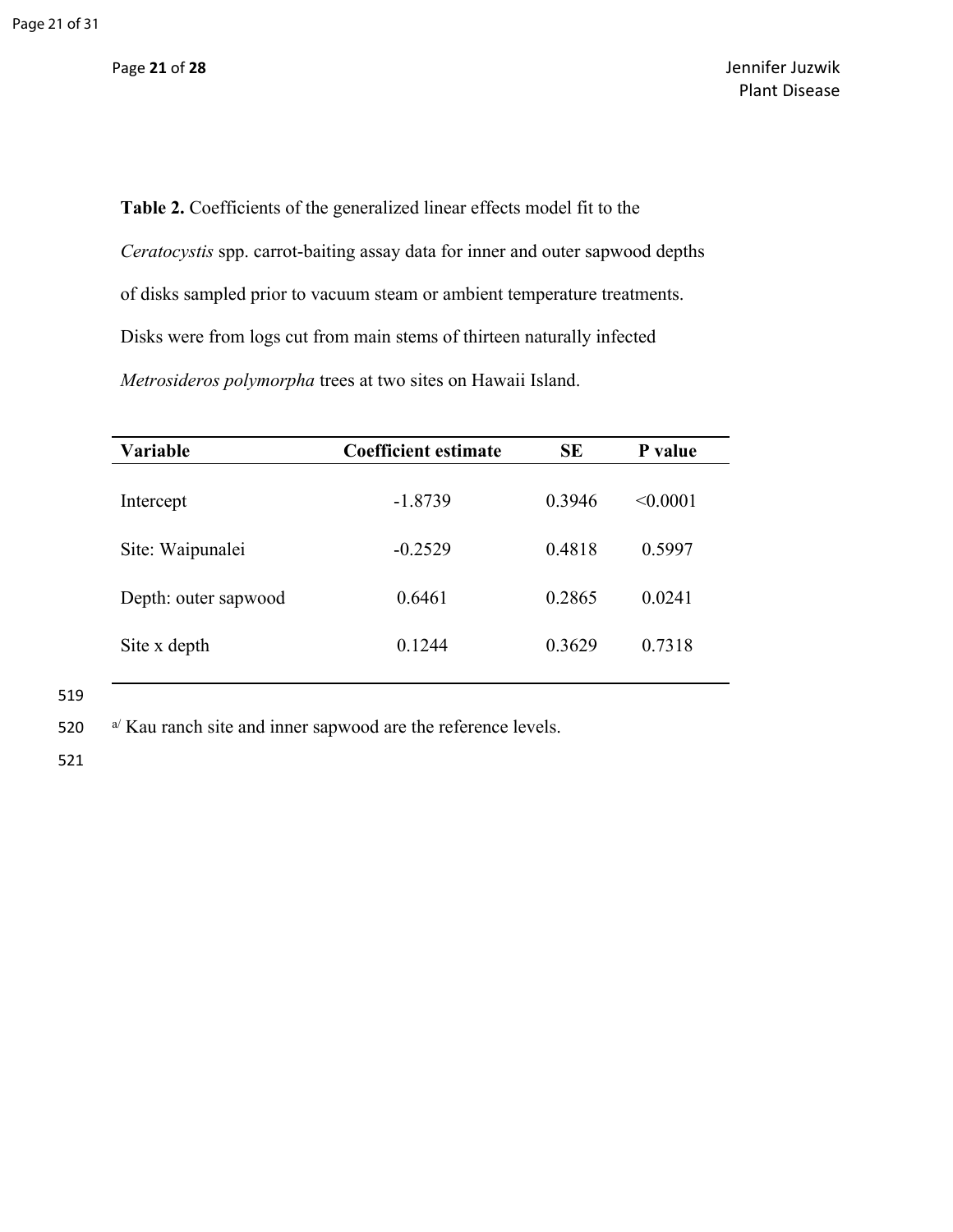Page **22** of **28** Jennifer Juzwik Plant Disease

**Table 3**. Estimated probabilities of *Ceratocystis* spp. detection using carrot-baiting assay of sapwood sub-samples from pre-treatment logs cut from diseased *Metrosideros polymorpha* trees. Probabilities are based on logistic regression of the interaction of tree source location (Kau or Waipunalei) and sapwood depth (outer or inner sapwood).

| Sapwood<br>depth | <b>Estimated</b><br>probability <sup>b</sup> | <b>Standard</b><br>error | 95%<br>Confidence<br>interval |
|------------------|----------------------------------------------|--------------------------|-------------------------------|
| Outer            | 0.225                                        | 0.064                    | (0.066, 0.246)                |
| Inner            | 0.389                                        | 0.132                    | (0.124, 0.374)                |
| Outer            | 0.198                                        | 0.039                    | (0.132, 0.287)                |
| Inner            | 0.103                                        | 0.025                    | (0.063, 0.164)                |
| Outer            | 0.216                                        | 0.025                    | (0.077, 0.179)                |
| Inner            | 0.119                                        | 0.039                    | (0.149, 0.301)                |
|                  |                                              |                          |                               |

522 a/ Because tree source site had no significant effect on likelihood of fungus detection, it is more

523 appropriate to use the estimated probabilities from the pooled data for predictive purposes.

524 b/ Probabilities and confidence intervals are back transformed from the logit scale.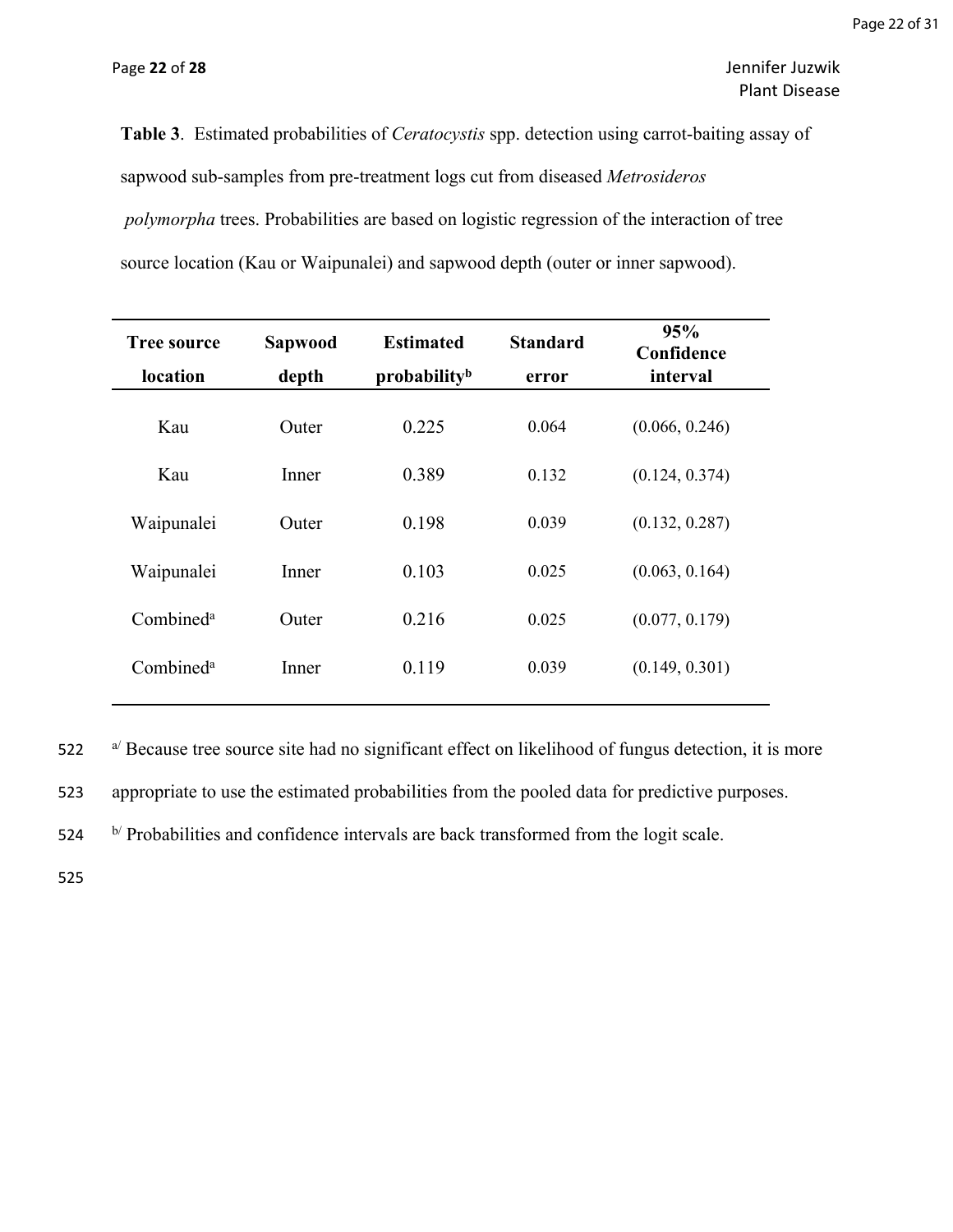| 526 | <b>Table 4.</b> Numbers of assayed locations with subsamples yielding <i>Ceratocystis spp.</i> on carrot |
|-----|----------------------------------------------------------------------------------------------------------|
| 527 | baits from the outer and inner sapwood of logs from naturally infected <i>Metrosideros polymorpha</i>    |
| 528 | trees at Waipunalei and Kau ranch sites, Hawaii Island, before and after vacuum steam treatment          |
| 529 | or exposure to ambient conditions for 24 hours.                                                          |

|                                    |                    |                                 | Number of                       | Pretreatment: Fungus – positive<br>baits by depth |          | Posttreatment: Fungus -<br>positive baits by depth |                  |
|------------------------------------|--------------------|---------------------------------|---------------------------------|---------------------------------------------------|----------|----------------------------------------------------|------------------|
| Treatment<br>schedule <sup>a</sup> | Number<br>of tests | Number<br>of log s <sup>b</sup> | assayed<br>sapwood<br>locations | Outer                                             | Inner    | Outer                                              | Inner            |
|                                    |                    |                                 |                                 | (number)                                          | (number) | (number)                                           | (number)         |
| 56/30                              |                    | 13                              | 208                             | 54                                                | 29       |                                                    | $\boldsymbol{0}$ |
| 60/60                              | 4                  | 10                              | 160                             | 41                                                | 23       | $\boldsymbol{0}$                                   | $\boldsymbol{0}$ |
| Ambient / 24                       | 2                  | 4                               | 64                              | 17                                                | 12       | 18                                                 | 8                |

530

531 aTreatments include:  $56 / 30 = 56^{\circ}$  C held for 30 min;  $60 / 60 = 60^{\circ}$  C held for 60 min; and

532 Ambient / 24 = Ambient temperature over 24 hrs. Threshold temperatures for treatments were at

533 70% of log radial depth. Initial vacuum 100 mm Hg and saturated steam 85°C.

534 <sup>b</sup> **b** Three logs were used per treatment load for each test. However, sub-samples from four logs

535 collected before and after one 56 / 30 and two 60 / 60 vacuum steam tests did not yield

536 *Ceratocystis* spp. in carrot-baiting are excluded from this table.

537

538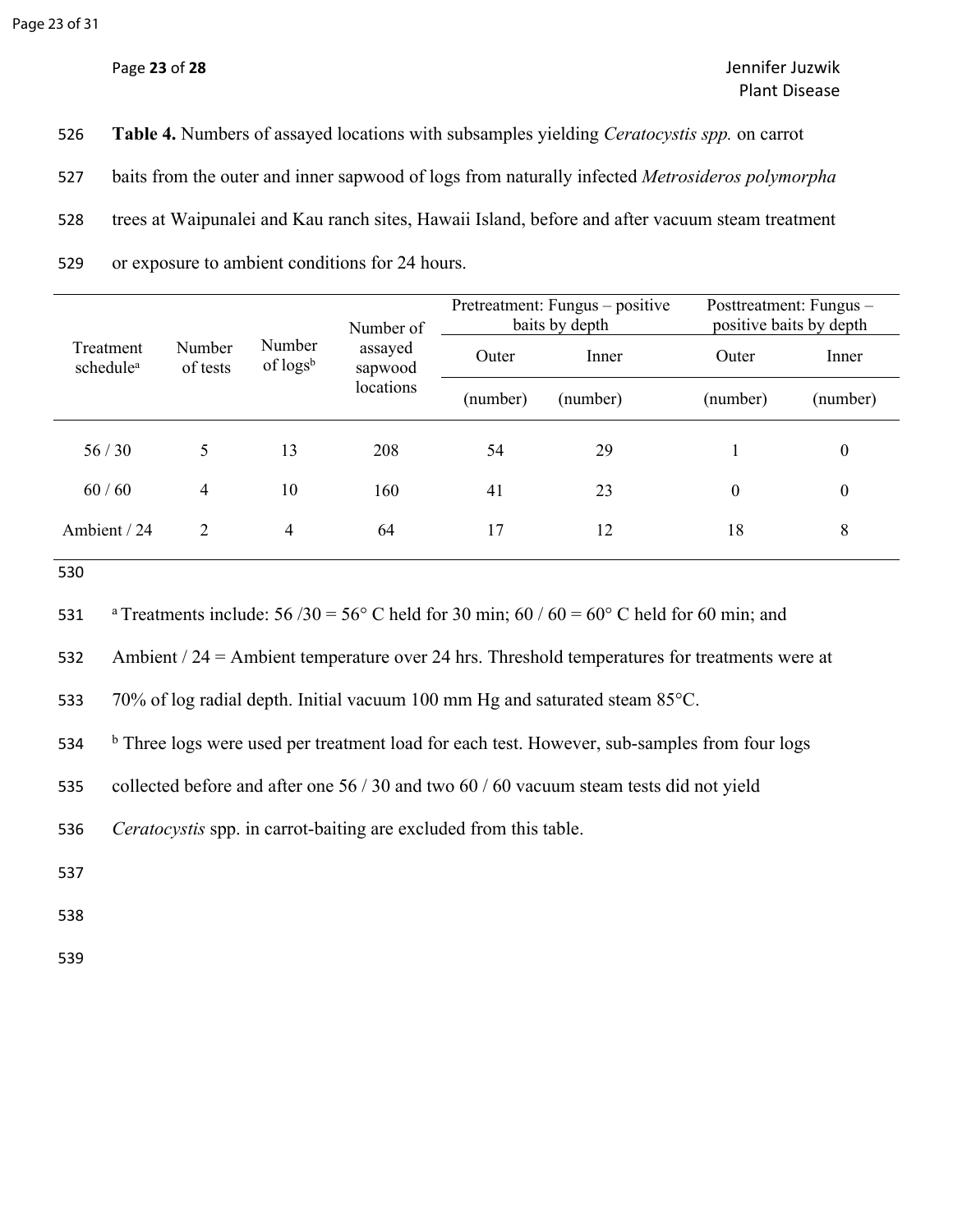- 540 **Table 5.** Vacuum steam treatment cycle time, heating rate and energy usage for the two
- 541 treatment schedules with threshold temperature at 70 percent of log radius depth in sapwood of
- 542 M*etrosideros polymorpha* logs.
- 543

| Treatment             | Test                | Average initial | Total cycle | Heating rate            | Log load | Energy  | Energy use |
|-----------------------|---------------------|-----------------|-------------|-------------------------|----------|---------|------------|
| schedule <sup>a</sup> | number <sup>b</sup> | log temp (° C)  | time (min.) | $(\min / (^{\circ} C))$ | weight   | use KWh | kWh/kg     |
|                       |                     |                 |             |                         | (kg)     |         |            |
|                       |                     |                 |             |                         |          |         |            |
| 56/30                 | $\mathbf{1}$        | 24              | 442         | 13.8                    | 312.4    | 58.00   | 0.1857     |
| 56/30                 | $\overline{2}$      | 23              | 924         | 28                      | $-c$     | 112.05  |            |
| 56/30                 | 6                   | $27\,$          | 474         | 16,3                    | 332,9    | 73,67   | 0.2213     |
| 56/30                 | $\,8\,$             | 21              | 608         | 17.4                    | 438.6    | 66.11   | 0.1507     |
| 56/30                 | 9                   | 20              | 499         | 13.9                    | 296.6    | 75.76   | 0.2554     |
| $60/60$               | $\mathfrak{Z}$      | $22\,$          | 515         | 13.6                    | 305.4    | 54.74   | 0.1792     |
| $60/60$               | $\overline{4}$      | 25              | 1151        | 32.9                    | 865.5    | 121.43  | 0.06364    |
| $60/60$               | 5                   | 24              | 853         | 23.7                    | 564.3    | 83.73   | 0.1484     |
| $60/60$               | $\tau$              | 25              | 767         | 21.9                    | 517.1    | 73.81   | 0.1427     |
|                       |                     |                 |             |                         |          |         |            |

544

546 temperature over 24 hrs. Threshold temperatures for treatments were at 70% of log radial depth. Initial vacuum 100

547 mg Hg and saturated steam 85° C.

548 b/ The three logs per test were obtained from trees that were naturally colonized by *Ceratocystis* spp. that cause rapid 549 ohia death.

550  $\degree$  Log weights for three logs in load were not taken.

551

<sup>545</sup> a<sup> $\alpha$ </sup> Treatments: 56 /30 = 56° C held for 30 min; 60 / 60 = 60° C held for 60 min; and Ambient / 24 = Ambient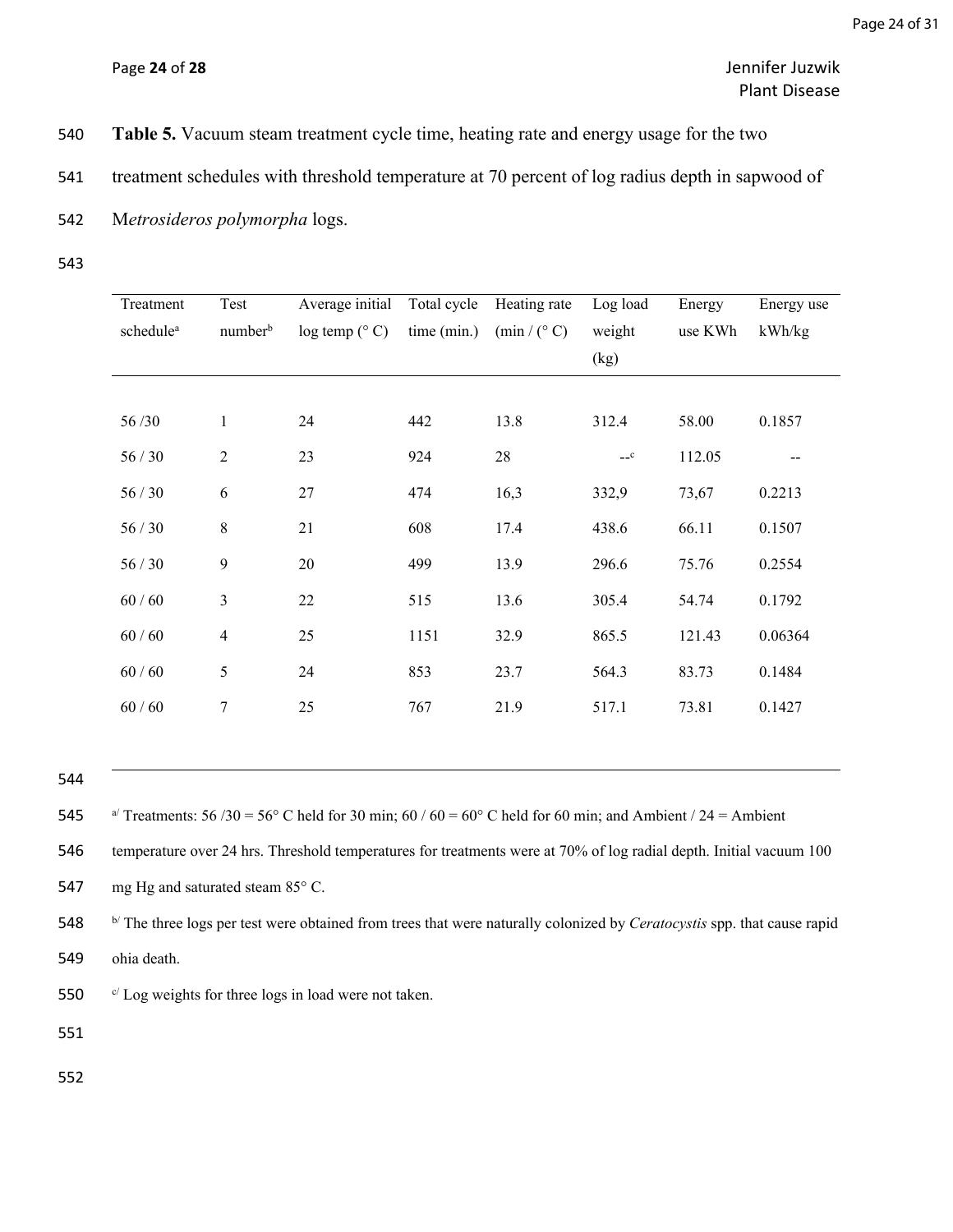| Tree ID <sup>a</sup> | Tree       | Log IDs $^{\rm b}$ | Ceratocystis species         |     | Crown wilt   | Days from rating |
|----------------------|------------|--------------------|------------------------------|-----|--------------|------------------|
|                      | <b>DBH</b> |                    | detected c                   |     | rating       | date to testing  |
|                      | (cm)       |                    |                              |     | Percent Date | $date$ (no.)     |
|                      |            |                    |                              |     |              |                  |
| $W-T2$               | 52         | 289, 291, 294      | C. lukuohia                  | 90  | Oct. 2018    | $116 - 125$      |
| W-EB02               | 31         | 37, 39             | C. lukuohia                  | 95  | Dec. 2018    | $51 - 56$        |
| $W-202$              | 34         | 277*, 279, 281     | C. lukuohia                  | 50  | June 2018    | $224 - 233$      |
| $W-203$              | 43         | 283, 285, 287*     | C. hulioiha                  | 98  | June 2018    | $225 - 232$      |
| W-204                | $-d$       | 35, 275*           | C. lukuohia                  | 100 | June 2018    | $231 - 233$      |
| W-205                | 33         | 31, 299            | $C$ , lukuohia + C, huliohia | 100 | June 2018    | $226 - 227$      |
| W-206                | 50         | 49, 51             | C. lukuohia                  | 100 | Aug. 2018    | $162 - 164$      |
| $W-209$              | 39         | 53                 | C. lukuohia                  | 30  | June 2018    | 227              |
| $W-210$              | 46         | $41*, 43$          | C. lukuohia                  | 100 | Aug. 2018    | $164 - 168$      |
| K-269                | 40         | 76,80              | C. lukuohia                  | 80  | Jul. 2018    | $214 - 215$      |
| $K-270$              | 32         | 61                 | C. lukuohia                  | 100 | Jul. 2018    | 206              |
| $K-271$              | 50         | 66, 68, 70         | C. lukuohia                  | 95  | Nov. 2018    | $73 - 80$        |
| K-272                | 52         | 82, 84, 86, 88, 90 | C. lukuohia                  | 85  | Nov. 2018    | $73 - 76$        |

#### 553 **Supplemental Table 1.** Characteristics of rapid ohia death affected *Metrosideros polymorpha*

554 trees used as sources for logs treated in vacuum steam and ambient temperature (control) tests.

| W-209 | -20 | --<br>ັ້<br>- - | lukuohia | 30 | 2018<br>June<br>$\sim$ | $\sim$<br>$\overline{\phantom{m}}$ |
|-------|-----|-----------------|----------|----|------------------------|------------------------------------|
|       |     |                 |          |    |                        |                                    |

555

 $a^{\prime}$  Letter preceding number indicates site where tree was located: W = Waipunalei; K = Kau. b/ This table includes four logs denoted by asterisk for which no viable *Ceratocystis* was isolated using carrot-baiting assay (Moller and DeVay 1968) of sapwood from pre- and post-treatment 559 logs.

560 c/ Species detection result based on molecular assay. Specifically, sapwood shavings were

561 collected from main stem of each tree using a battery powered drill. DNA was extracted from the

562 shavings and a qPCR assay performed using protocol of Heller and Keith (2018).

563  $d$  Tree diameter was not obtained.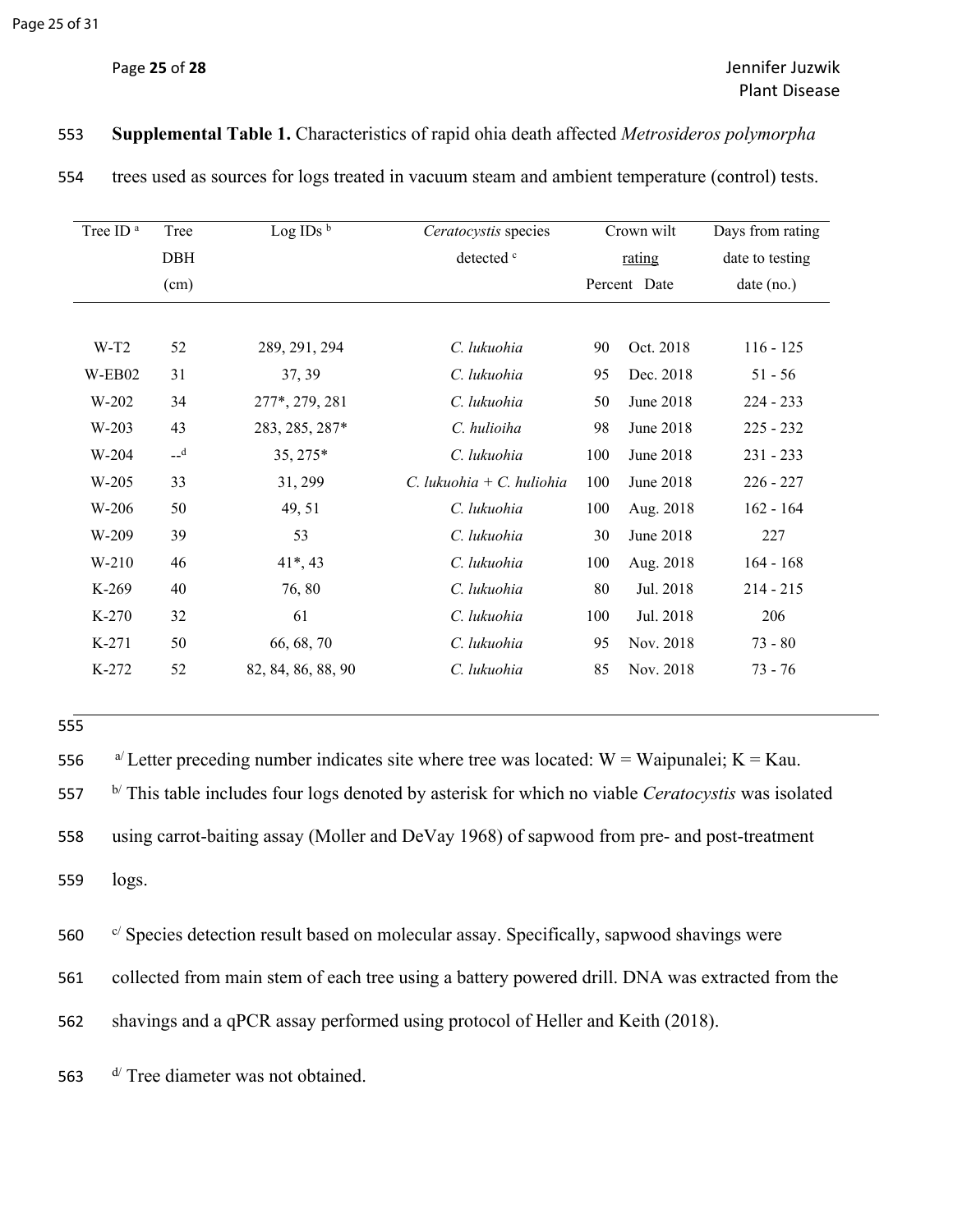# 564 **Supplemental Table 2.** Characteristics of logs from rapid ohia death affected ohia

# 565 (*Metrosideros polymorpha)* trees that were prepared and treated in vacuum steam and ambient

| Treatment             | Test<br>number | Log number <sup>b</sup> |      | Log length Log diameter<br>by end $(cm)$ |       | Log weight (kg)<br>Relative to treatment |       |
|-----------------------|----------------|-------------------------|------|------------------------------------------|-------|------------------------------------------|-------|
| schedule <sup>a</sup> |                |                         | (m)  |                                          |       |                                          |       |
|                       |                |                         |      | small                                    | large | pre-                                     | post- |
|                       |                |                         |      |                                          |       |                                          |       |
| 56/30                 | $\mathbf{1}$   | 291                     | 1.89 | 25.6                                     | 28.0  | 110.5                                    | 108.9 |
|                       |                | 281                     | 1.89 | 24.3                                     | 26.5  | 92.1                                     | 89.2  |
|                       |                | 279                     | 2.00 | 26.4                                     | 28.1  | 110.0                                    | 108.4 |
| 56/30                 | $\sqrt{2}$     | 283                     | 1.90 | 35.9                                     | 40.8  | $-c$                                     |       |
|                       |                | 51                      | 1.90 | 40.1                                     | 41.6  | --                                       |       |
|                       |                | 82                      | 1.90 | 38.1                                     | 40.8  | --                                       |       |
| $56/30$               | 6              | 37                      | 2.00 | 26.4                                     | 29.2  | 110.7                                    | 108.4 |
|                       |                | 68                      | 1.70 | 24.6                                     | 28.3  | 90.7                                     | 87.5  |
|                       |                | 66                      | 1.98 | 28.0                                     | 29.1  | 131.5                                    | 129.7 |
| 56/30                 | $8\,$          | 285                     | 1.90 | 32.6                                     | 32.9  | 169.6                                    | 168.3 |
|                       |                | 287*                    | 1.90 | 29.5                                     | 32.3  | 140.2                                    | 138.8 |
|                       |                | $277*$                  | 1.70 | 28.5                                     | 33.3  | 128.8                                    | 128.4 |
| 56/30                 | 9              | 80                      | 1.71 | 24.3                                     | 27.5  | 71.7                                     | 72.6  |
|                       |                | 35                      | 1.89 | 23.6                                     | 28.3  | 93.0                                     | 92.1  |
|                       |                | 294                     | 1.92 | 26.6                                     | 29.5  | 132.0                                    | 134.7 |
| $60/60$               | $\mathfrak{Z}$ | 31                      | 1.90 | 25.0                                     | 27.3  | 110.4                                    | 108.2 |
|                       |                | 39                      | 2.00 | 26.0                                     | 29.1  | 90.4                                     | 88.0  |
|                       |                | 88                      | 1.80 | 26.7                                     | 27.9  | 104.6                                    | 104.4 |
| $60/60$               | 4              | $41*$                   | 2.00 | 36.9                                     | 42.0  | 235.0                                    | 238.6 |
|                       |                | 289                     | 2.00 | 44.2                                     | 45.7  | 329.3                                    | 324.8 |
|                       |                | 49                      | 2.00 | 41.3                                     | 45.8  | 301.2                                    | 297.6 |
| 60/60                 | 5              | 53                      | 1.90 | 31.5                                     | 36.6  | 184.2                                    | 184.6 |
|                       |                | 299                     | 1.90 | 34.2                                     | 35.7  | 184.2                                    | 180.5 |
|                       |                | 86                      | 1.90 | 34.5                                     | 39.5  | 196.0                                    | 197.8 |
| 60/60                 | $\tau$         | 275*                    | 1.90 | 31.0                                     | 32.5  | 157.8                                    | 157.8 |
|                       |                | 43                      | 1.90 | 32.8                                     | 35.6  | 181.0                                    | 180.5 |
|                       |                | 76                      | 1.90 | 33.8                                     | 33.9  | 178.2                                    | 178.7 |

566 temperature (control) tests.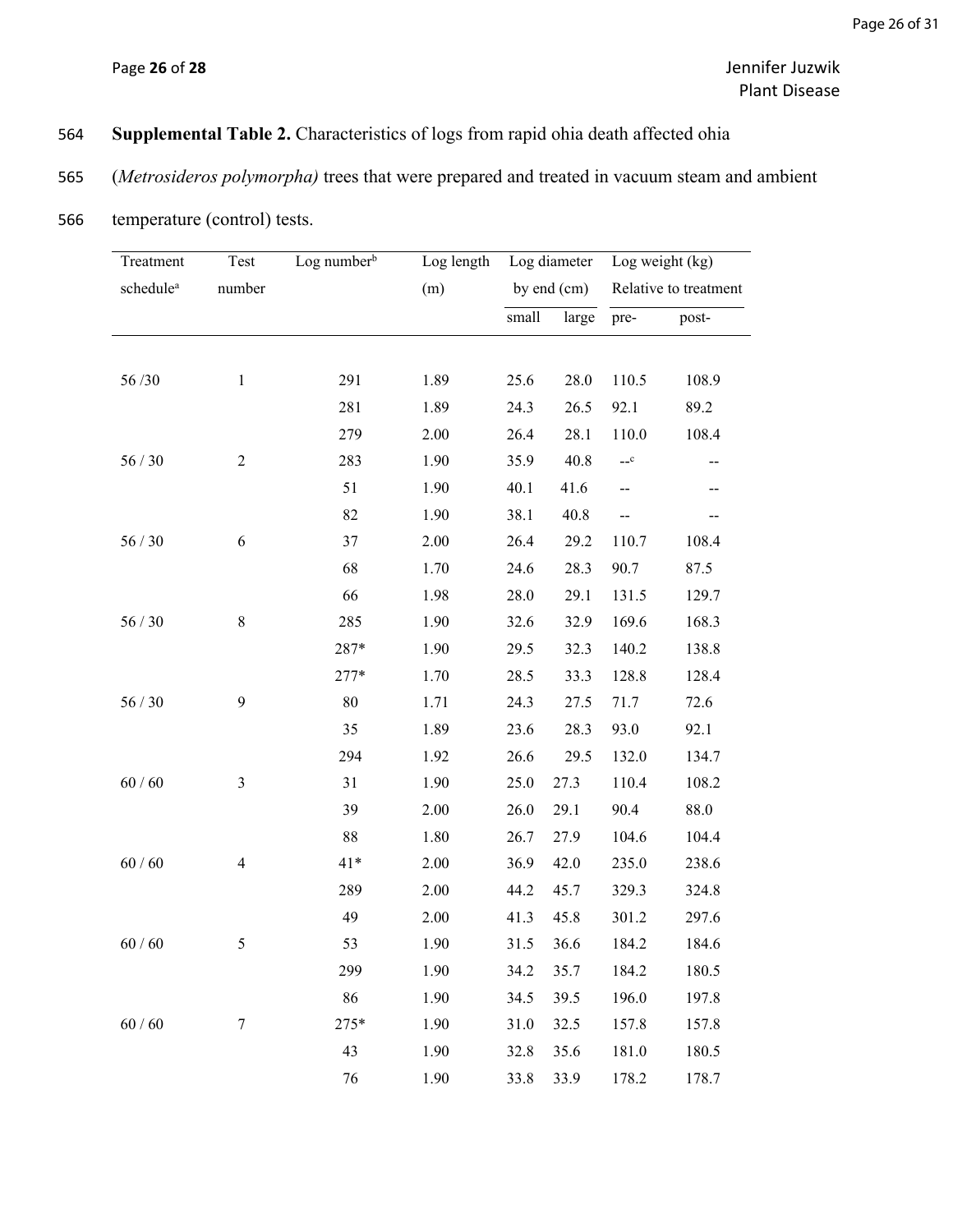| Control 1 | 1 | 61 | 2.13 | 26.5 29.2 |      | 115.2 | 118.8 |
|-----------|---|----|------|-----------|------|-------|-------|
| Control 2 | 3 | 70 | 1.93 | 36.9      | 38.7 | 210.0 | 207.7 |
| Control 3 | 6 | 90 | 1.96 | 21.6      | 22.1 | 75.3  | 75.3  |
| Control 4 | 9 | 84 | 1.85 | 43.2      | 43.8 | 270.3 | 269.4 |
|           |   |    |      |           |      |       |       |

567

568 a<sup> $\alpha$ </sup> Treatments: 56 /30 = 56° C held for 30 min; 60 / 60 = 60° C held for 60 min; and Ambient / 24 = Ambient

569 temperature over 24 hrs. Threshold temperatures for treatments were at 70% log radial depth. Initial vacuum 100

570 mm Hg and saturated steam 85°C.

571 b/ Log number followed by an asterisk denotes that the log did not yield viable Ceratocystis in subsequent pre-

572 treatment and post-treatment assays using carrot-baiting technique (Moller and DeVay, 1969).

573 <sup>c</sup> Weights were not obtained.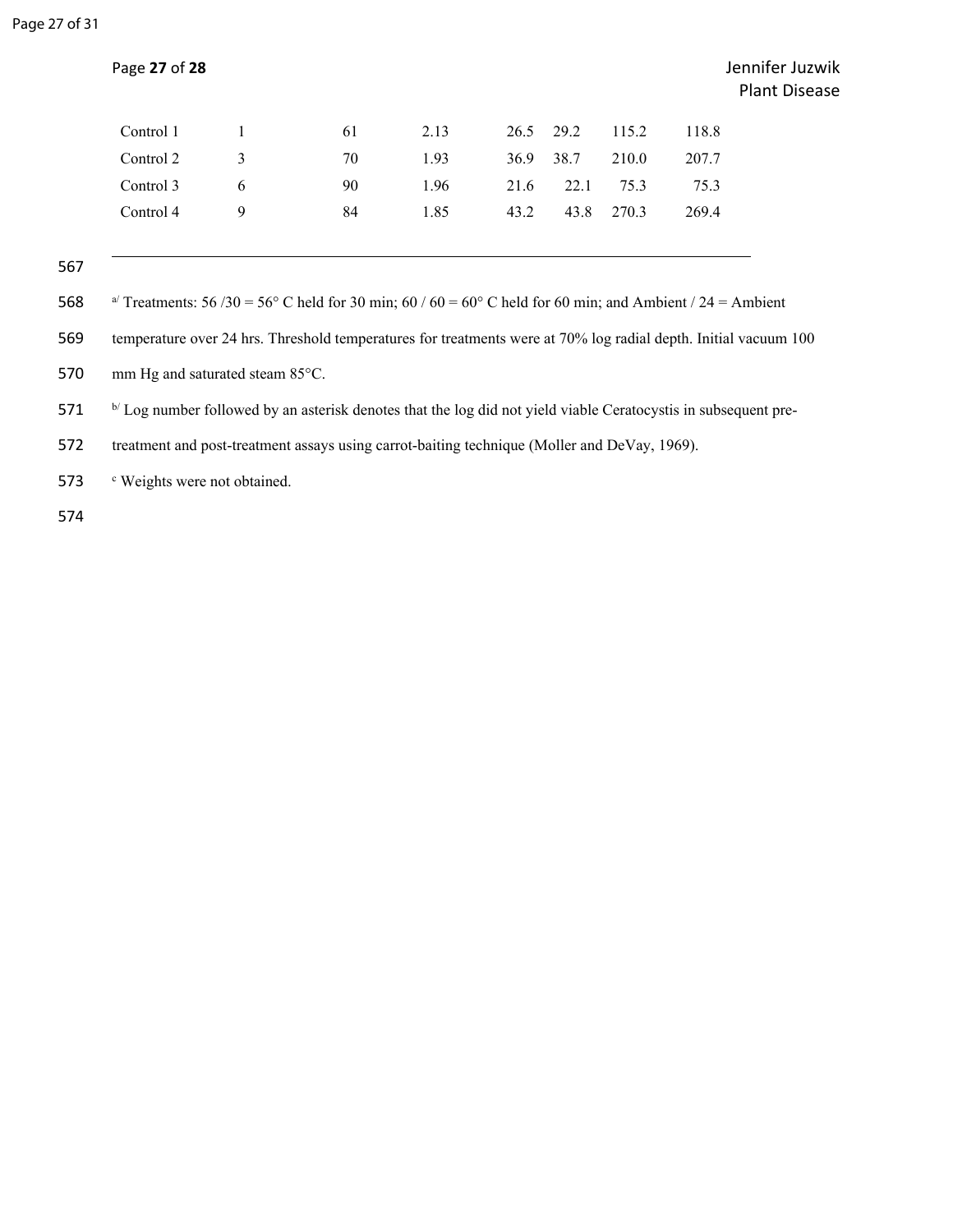|     | <b>Plant Disease</b>                                                                                             |
|-----|------------------------------------------------------------------------------------------------------------------|
| 575 |                                                                                                                  |
| 576 |                                                                                                                  |
| 577 |                                                                                                                  |
| 578 | <b>FIGURE CAPTIONS</b>                                                                                           |
| 579 |                                                                                                                  |
| 580 | <b>Figure 1.</b> Numbers of pre-treatment logs ( $n = 31$ ) yielding rapid ohia death <i>Ceratocystis</i> spp.by |
| 581 | sapwood assay depth ( $A =$ outer sapwood; $B =$ inner sapwood) of logs cut from naturally                       |
| 582 | infected Metrosideros polymorpha trees. Detection level is displayed as percent of assayed disk                  |
| 583 | sampling location (16 per log) yielding the pathogen(s). Numbers based on isolation results of                   |
| 584 | two disks for each log. Wood tissues were assayed using the carrot-baiting technique described                   |
| 585 | by Moller and DeVay, 1968. Data for the two log-source sites are combined because no                             |
| 586 | difference ( $P = 0.5997$ ) was found in fungus detection between them.                                          |
| 587 |                                                                                                                  |
| 588 | Figure 2. Representative temperature profiles of Metrosideros polymorpha logs treated in the                     |
| 589 | vacuum steam trials. (A) $56^{\circ}$ C for 30 min treatment of log 285 (Test 8), and (B) $60^{\circ}$ C for 60  |
| 590 | min treatment of log 49 (Test 4).                                                                                |
| 591 |                                                                                                                  |
| 592 | Supplemental Figure 1. Locations of temperature probes used for monitoring thermal profile in                    |
| 593 | Ceratocystis colonized Metrosideros polymorpha logs during vacuum steam treatment trials.                        |
| 594 |                                                                                                                  |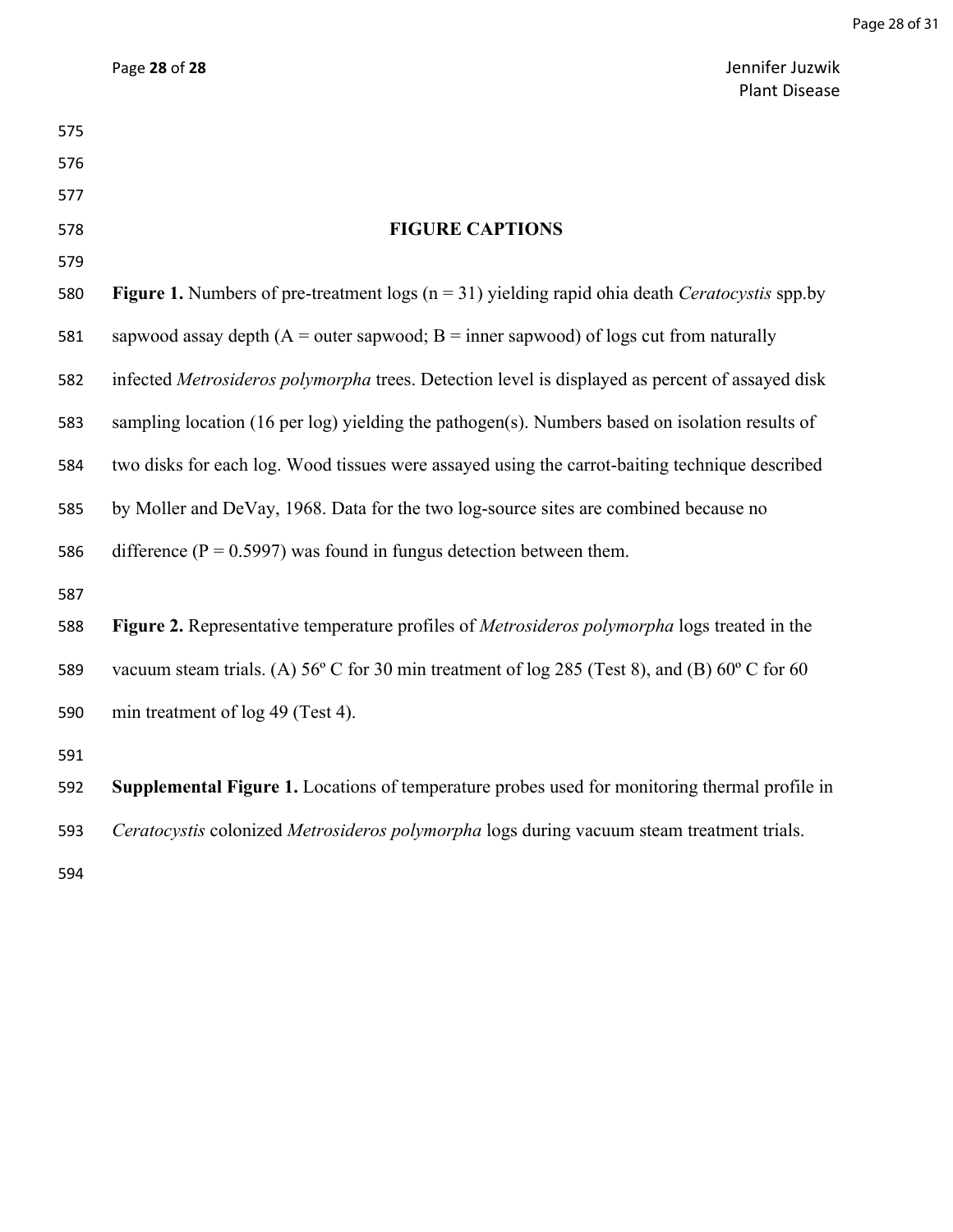

Figure 1. Numbers of pre-treatment logs ( $n = 31$ ) yielding rapid ohia death Ceratocystis spp.by sapwood assay depth ( $A =$  outer sapwood;  $B =$  inner sapwood) of logs cut from naturally infected Metrosideros polymorpha trees. Detection level is displayed as percent of assayed disk sampling location (16 per log) yielding the pathogen(s). Numbers based on isolation results of two disks for each log. Wood tissues were assayed using the carrot-baiting technique described by Moller and DeVay, 1968. Data for the two logsource sites are combined because no difference ( $P = 0.5997$ ) was found in fungus detection between them.

1234x1234mm (72 x 72 DPI)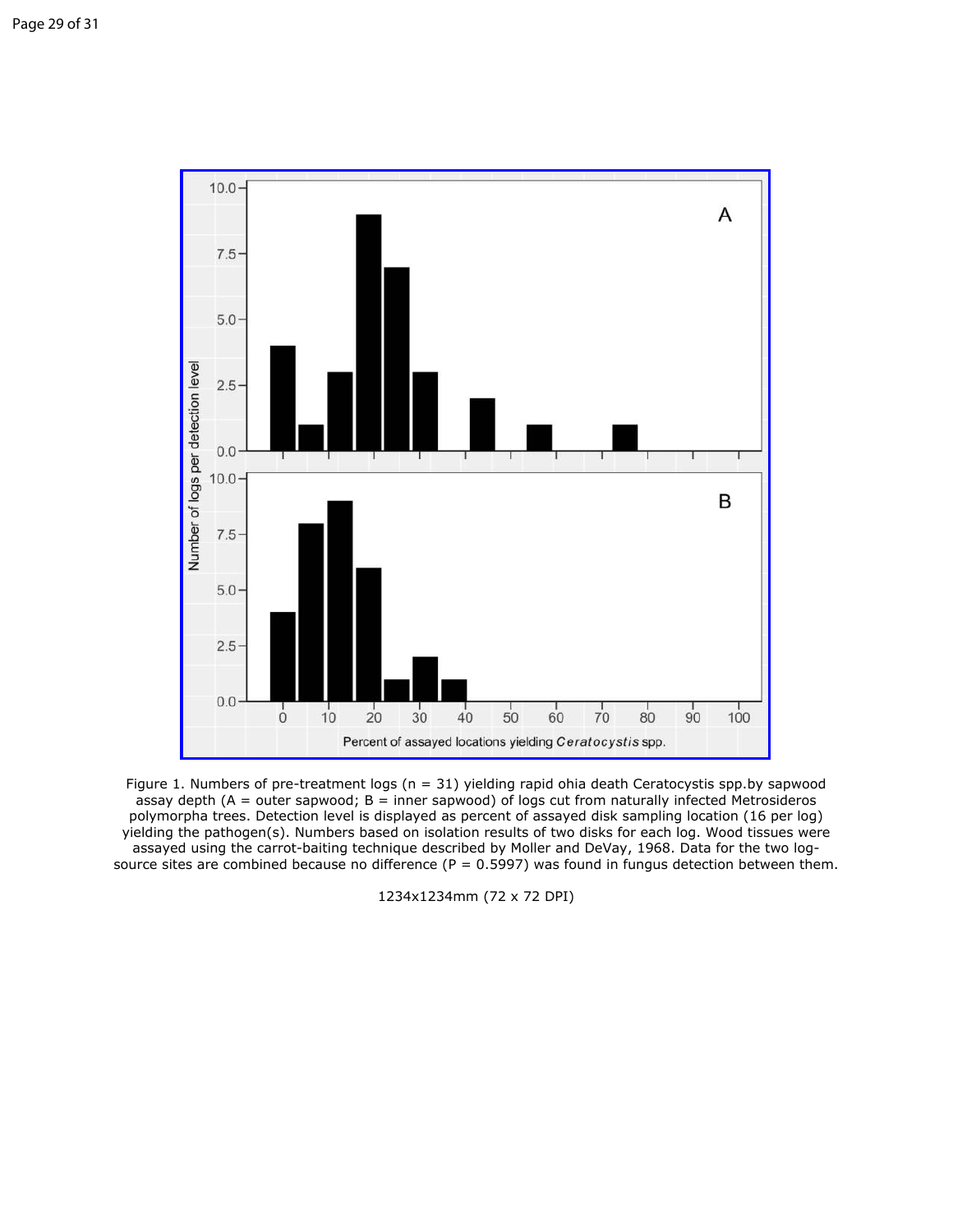